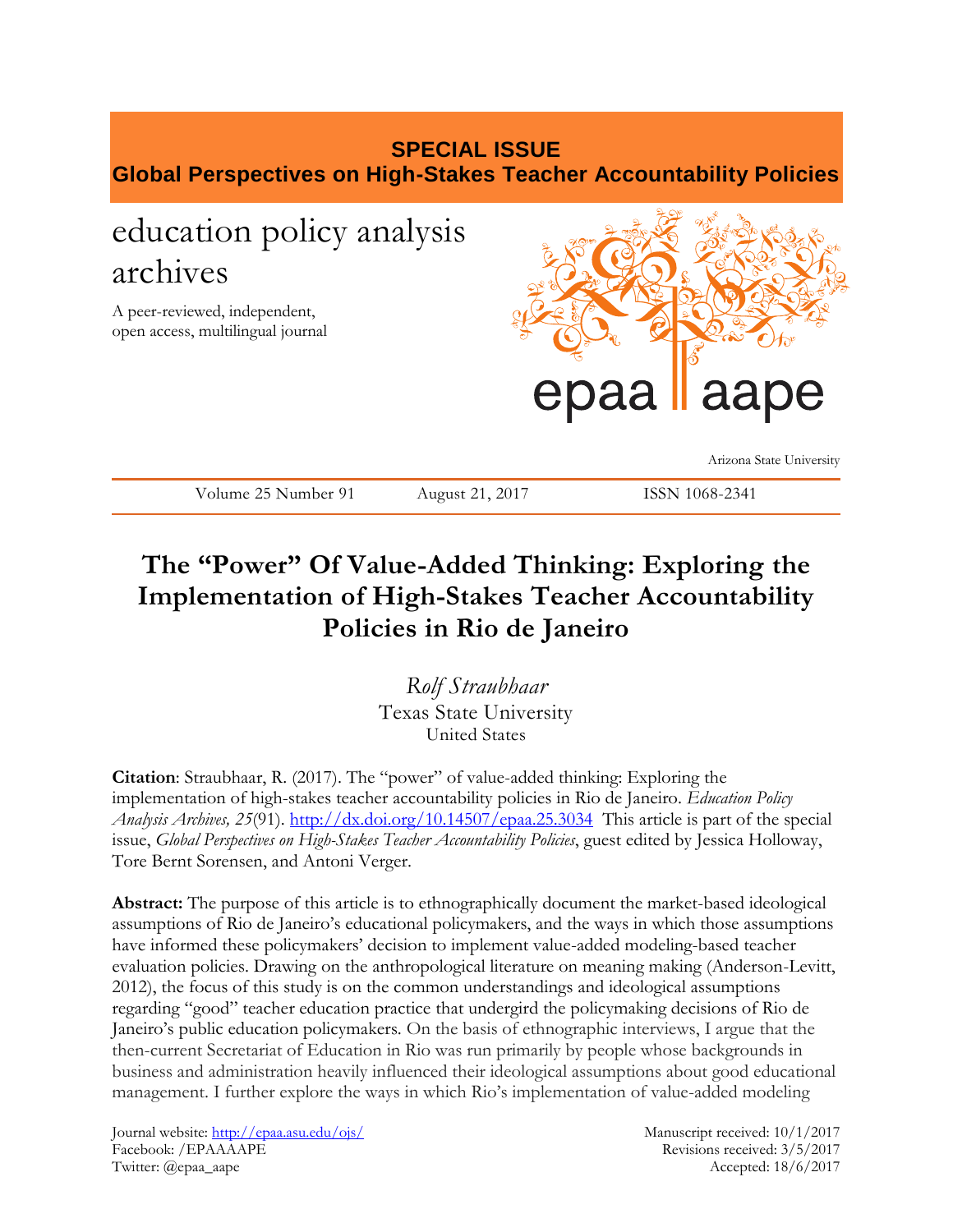and high-stakes accountability-based teacher evaluation mechanisms reflects these latent ideological trends.

**Keywords**: Value-added modeling; accountability; Brazil

## **El "poder" del pensamiento basado en valor agregado: Un estudio de la implementación de políticas de evaluación de profesores con consecuencias graves en Río de Janeiro**

**Resumen:** El objetivo de este artículo es documentar etnográficamente las suposiciones ideológicas, basadas en el mercado, de los decisores políticos educativos en Río de Janeiro, y también documentar cómo estas suposiciones influenciaron la decisión de implementar políticas de evaluación de profesores basadas en valor agregado. El enfoque de este estudio es en los entendimientos comunes y suposiciones ideológicas sobre "buenas" prácticas en la educación de profesores que sostienen las decisiones políticas de los decisores políticos en la educación pública en Río de Janeiro de enero. En la base de entrevistas etnográficas, yo discuto que la Secretaría Municipal de Educación en Río en la época de este estudio estaba liderada por personas cuya experiencia principal era en negocios y administración, y esta experiencia influenció profundamente sus suposiciones ideológicas sobre buena gestión educativa. También explotan las formas en que la implementación de políticas de evaluación de profesores basadas en medidas de valor agregado y consecuencias graves refleja estas tendencias ideológicas latentes.

**Palabras-clave:** Medidas de valor agregado; rendición de cuentas; Brasil

## **O "poder" do pensamento baseado em valor agregado: Um estudo da implementação de políticas de avaliação de professores com consequências graves no Rio de Janeiro**

**Resumo:** O objetivo deste artigo é documentar etnográficamente as suposições ideológicas, baseadas no mercado, dos decisores políticos educacionais no Rio de Janeiro, e também documentar como estas suposições influenciaram a decisão de implementar políticas de avaliação de professores baseadas em valor agregado. Aproveitando da literatura antropológica sobre a construção de sentido (Anderson-Levitt, 2012), o foco deste estudo é nos entendimentos comuns e suposições ideológicas sobre "boas" práticas na educação de professores que sustentam as decisões políticas dos decisores políticos na educação pública no Rio de Janeiro. Na base de entrevistas etnográficas, eu discuto que a Secretaria Municipal de Educação no Rio na época deste estudo era liderado por pessoas cuja experiência principal era em negócios e administração, e esta experiência influenciou profundamente suas suposições ideológicas sobre boa gestão educacional. Também exploro as formas em que a implementação de políticas de avaliação de professores baseadas em medidas de valor agregado e consequências graves reflete estas tendências ideológicas latentes.

**Palavras-chave:** Medidas de valor agregado; prestação de contas; Brasil

#### **Introduction**

Value-added modeling-based teacher evaluation policies have had a presence in Brazil for several decades. In 1990, the National System for Evaluation of Basic Education (Sistema Nacional de Avaliação da Educação Básica, or SAEB) was created. The SAEB is a biannually administered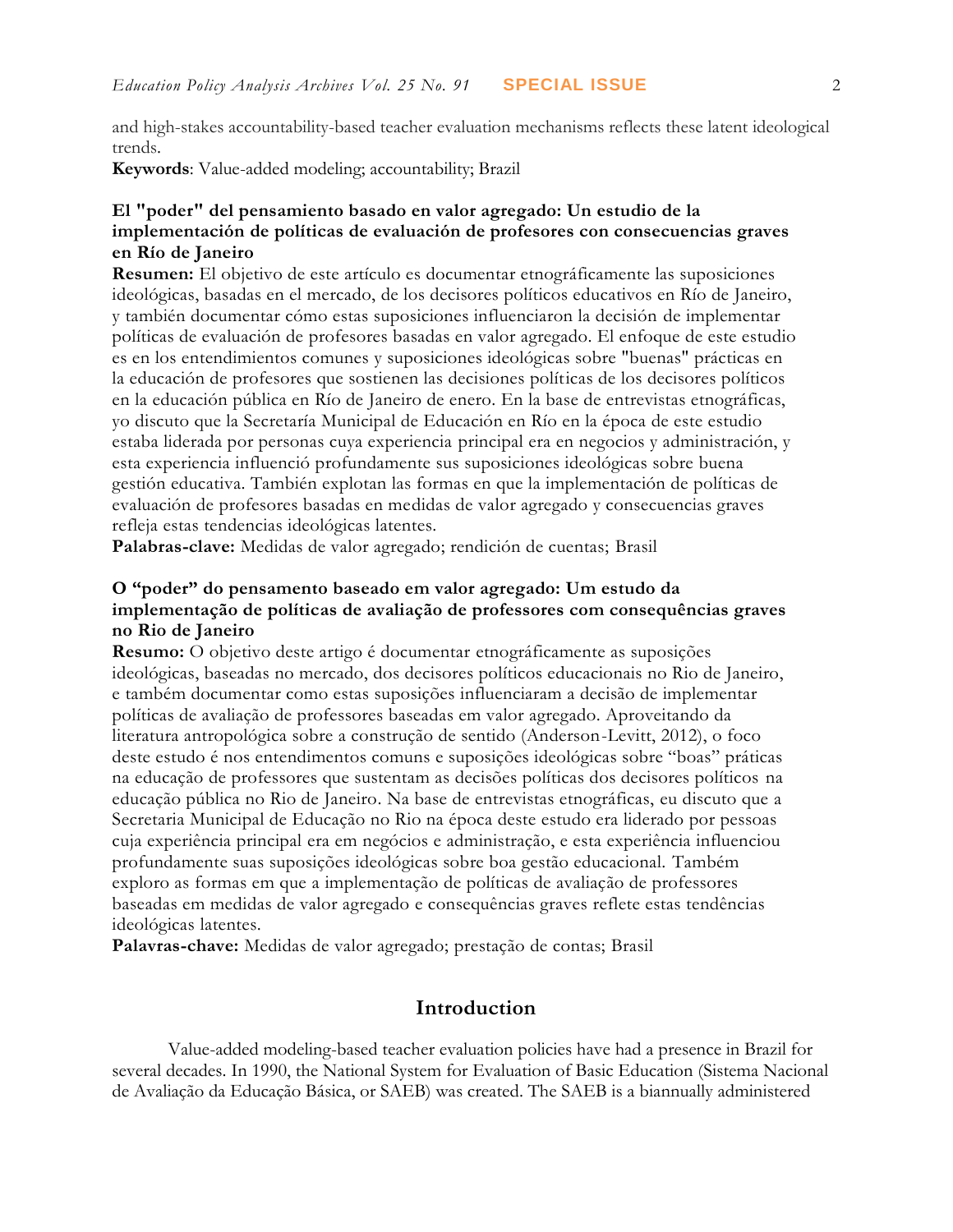#### *The "Power" of Value-Added Thinking*

 $\overline{a}$ 

series of tests to evaluate the effectiveness of teaching in Brazilian schools, though high stakes (such as school closure) were not originally attached to the results of SAEB testing (Ferrão et al., 2001). During the presidential tenure of Fernando Henrique Cardoso (1995-2002), perhaps the politician most identified with the implementation of business-friendly, market-oriented public policy in Brazil (Mollo & Saad-Filho, 2006), Cardoso advocated for a performance pay system for teachers, based on student performance on nationally standardized tests. Rhetoric supporting market-oriented moves in educational policy such as this were very present in the national media at the time (Fischman & Sales, 2012). However, such a system was never fully implemented during Cardoso's time in office. Rather, it was during the Lula-Dilma period (2002-2016), when Brazil was led by a center-left coalition led by Brazil's ostensibly leftist Workers Party that value-added modeling, as well as many similar and related market-oriented education policies, went into effect (Evangelista & Leher, 2012).

Specifically, a number of policies that were adopted at the national level in Brazil in the 2000s paved the way for the implementation of value-added modeling in teacher evaluation. In 2005, the first national standardized test was developed by the federal Ministry of Education, commonly known as the *Prova Brasil* (or "Brazil Test") (Afonso, 2009). In order to maximize the perceived utility of this new test, that same year the Ministry also developed the Basic Education Development Index (*Índice de Desenvolvimento da Educação Básica*, or IDEB), a statistic which aggregated school-level performance and progress based on several metrics, most prominently *Prova Brasil* results (Frankin, 2011).

While there was some pushback to the promotion of high-stakes accountability measures of public school performance from city-level managers in secretariats of education and educators as a whole (Franklin, 2011), over this same period public sentiment largely supported heavier accountability measures in Brazilian public schools, due to perceptions of public sector inefficiency and waste. Over the same period, there was a steady rise of private-sector advocacy groups, most prominently *Todos Pela Educação* ("Everyone for Education"), who promoted such accountability measures through public media campaigns (Leme, 2011). Groups like *Todos Pela Educação* also promoted the adoption of value-added modeling and other market-derived policies at the regional and municipal levels<sup>1</sup> through promoting the careers of business and management professionals who transitioned into management positions in public sector education—most pertinent to the present case, *Todos Pela Educação* was very supportive when Claudia Costin, a technocrat with training in public administration and economics with previous positions at the World Bank, several prominent private foundations and in both state and federal government (Evangelista & Leher, 2012), was appointed Municipal Secretary of Education in Rio de Janeiro in 2009.

Costin was brought into Rio's Secretariat of Education by Eduardo Paes, the newly elected Mayor of Rio. Paes is a center-right politician, known at the time for his business-minded approach to government, prioritizing accountability and efficiency in public sector governance (Fajard, 2012). In her previous positions, Costin was known for prioritizing data in her administrative decisions, and using rhetoric of accountability and efficiency to challenge traditional understandings of tenure in public sector careers (Schwartzman, 2011). These priorities were reflected in the policy changes she brought to Rio, most pertinent to this article being the administration of a municipal standardized test, and the use of value-added modeling to determine bonus pay incentives for schools that reach growth goals relative to that test (Lucas, 2011; Lucas & Canen, 2011; Pessoa & Vieira,  $2013$ <sup>2</sup>.

<sup>1</sup> While there is evidence of the role of *Todos Pela Educação* in other states and municipalities (Hattge & Lopes, 2013), my analysis here is limited to the city of Rio de Janeiro.

<sup>2</sup> To understand how one particular secretary under one particular mayor could bring about such strong changes, it is important to know that Brazil is a federally structure constitutional republic, in which states and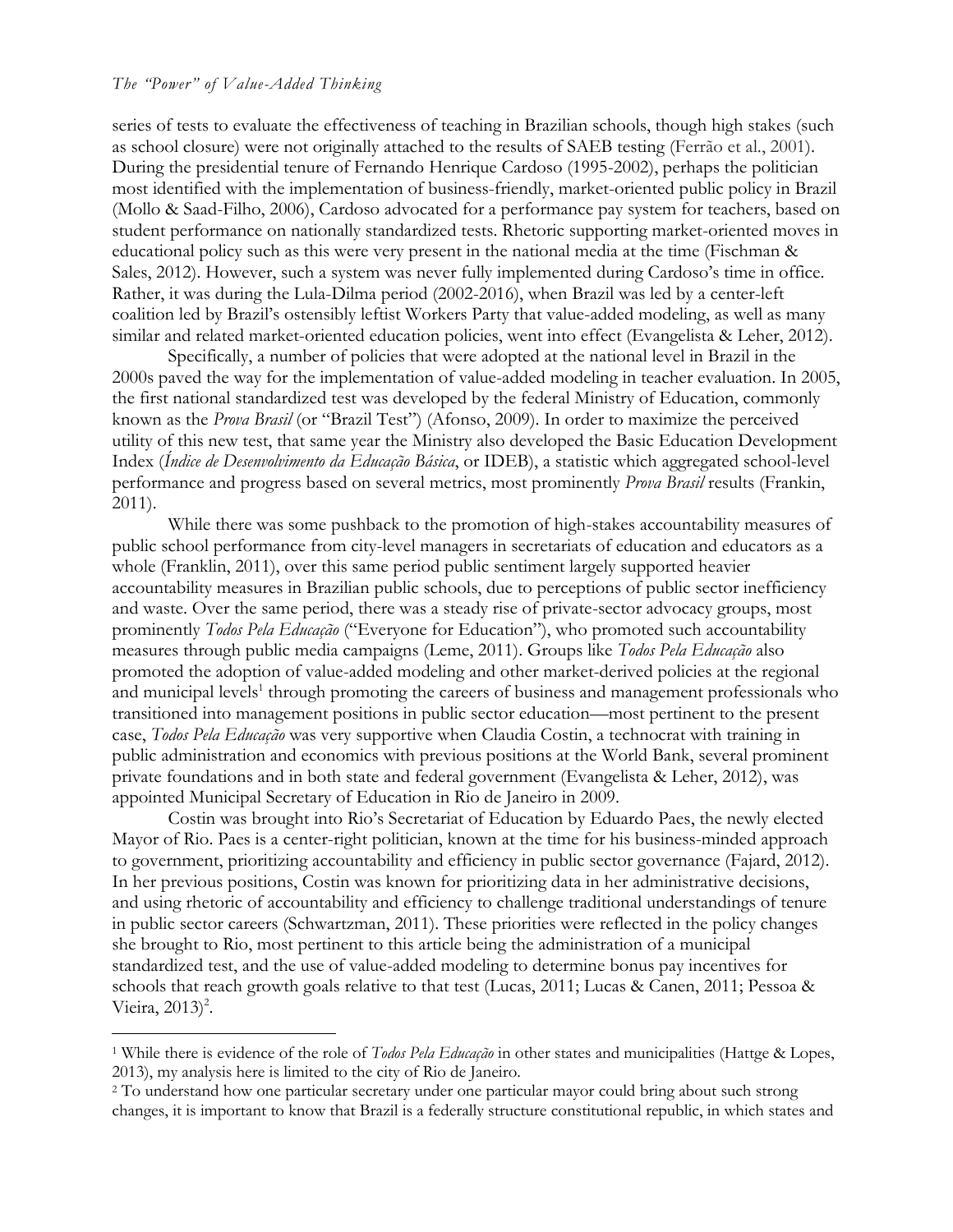The trends towards high-stakes accountability policies in education reviewed in this introduction, which attempt to bring the efficiency and competition associated with free market capitalism into public sector management, are not unique to Brazil—an extensive empirical literature has documented the global trend toward market-oriented social policy (see Lauder, Brown, Dillabough & Halsey, 2006; Waldow, Takayama & Sung, 2014) and the privatization of public sector service provision across the globe (see Gluz et al., 2014), since the rise of the Washington Consensus (Gore, 2000) in the late twentieth century to the present day. What is less common are ethnographic explorations of the cultural and ideological norms that have both facilitated and arisen from these trends. In other words, despite extensive documentation of the spread of such policies, relatively little work as of yet explores *why* these policies have spread.

In this article, through analysis of ethnographic interviews with educational policymakers in Rio de Janeiro, I argue that the Municipal Secretariat of Education in Rio under Paes and Costin was run primarily by people whose backgrounds in the private sector and for-profit businesses heavily influence their notions of good management practice in public education. I further explore the ways in which Rio's implementation of value-added modeling and high-stakes accountability-based teacher evaluation mechanisms reflects these latent ideological trends. To make this argument, I will first review the theoretical framework undergirding this study and the methods I employed throughout before using my findings to articulate these arguments.

## **An Anthropological Approach to Meaning Making**

This inductive study builds upon and contributes to the on-going anthropological debate on the meaning of culture, and the impact of various global cultural flows on the commonly accepted ideas and regular cultural practices of individuals in localized spaces. This debate dates to the earliest days of anthropology as a discipline. Early on, anthropologists often defined culture as the proprietary beliefs and patterns of behavior of any given societal group (Baldwin et al., 2006). This definition was nuanced with the passage of time in the academic literature, though in popular discourse this essentialized definition of culture remains common—so common that some anthropological thinkers (see Abu-Lughod, 1991; González, 1998) have proposed disposing of the entire construct of "culture" due to its potential for misinterpretation.

In this article, I draw on Anderson-Levitt's (2012) definition of culture as the "making of meaning" (Anderson-Levitt, 2012, p. 442), with meaning retaining a very broad definition that can include behavioral norms, common understandings, or any other type of shared knowledge or belief (see Anderson-Levitt, 2002; Fischer, 2007; Strauss & Quinn, 1998). While previous thinkers have emphasized behavior as the primary measure of culture (Erickson, 2011), others like Spradley (1979) include the thinking processes that lead to and inform behavior as important factors in the development of culture. García Canclini (2006) perhaps best incorporates these two elements in defining culture as "the whole of the social processes of signification" (p. 121), those that are manifested in social action and those thinking processes that inform or direct such action. In this article, I build off of this definition that recognizes both action and thought as determinants of culture—though thought (at least as articulated in speech) remains the focus of the present analysis.

While anthropological fieldwork is traditionally carried out in discrete local contexts (Anderson-Levitt, 2002; Bartlett, 2010), the increasingly globalized nature of society has led anthropological thinkers (see Appadurai, 1990) to emphasize the ways in which global cultural flows

 $\overline{a}$ 

municipalities are federal entities with relative autonomy (Geddes, 1990). It is due to this structure that a municipality like Rio de Janeiro can make drastic changes to its educational policies, while other states and municipalities may make very different decisions.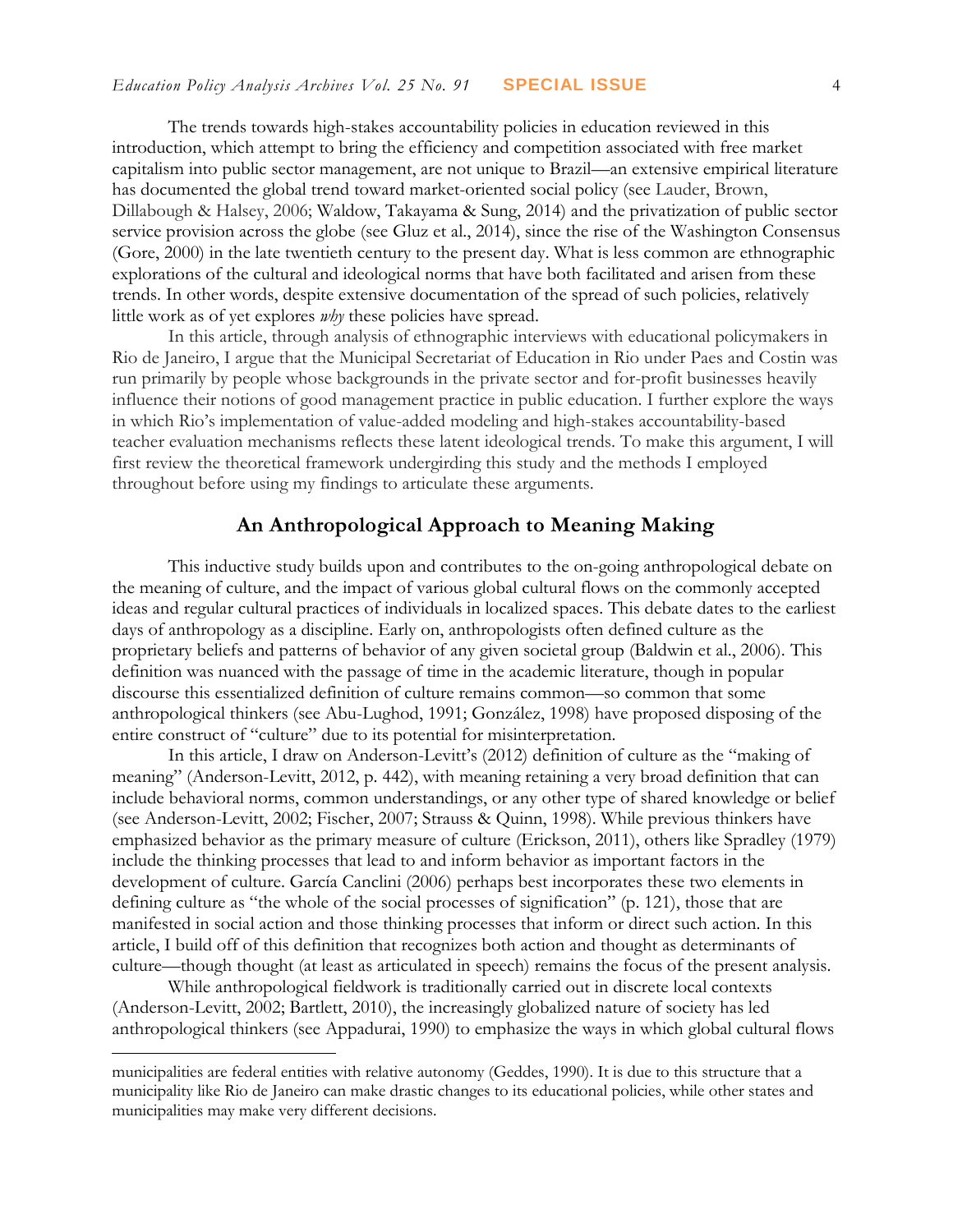influence manifestations of culture that are reflected in localized spaces. One of the mediators of these flows are individuals in positions of power. While the definition of culture can occur at the individual level, and individual beliefs and actions can be influenced by multitudinous factors, some actors hold a greater level of power and influence in the "construction and diffusion of ideas around the globe" (Anderson-Levitt, 2012, p. 442). In the case of Rio de Janeiro's municipal public schools, the educational ideologies of city level administrators hold particular influence over the types of policies which are implemented in Rio-area schools. As stated previously, the purpose of this article is to investigate what those ideologies are, as expressed by such administrators in ethnographic interviews, and to use those interviews as a means of making sense of the rise of value-added modeling and similar high-stakes accountability practices in Rio's schools.

## **Methodology**

For this study's methods I drew on my disciplinary training in anthropology and conducted an ethnography, including ethnographic interviews and participant observations. For the purpose of this article, I will focus specifically on 66 ethnographic interviews conducted with teachers, Secretariat officials and nonprofit workers, with a particular focus on Secretariat officials.

#### **Site Selection**

The interviews cited here are drawn from a larger year-long ethnographic study of education reform in Rio de Janeiro, which included smaller explorations of the role of teacher strikes in shaping education policy (as municipal teachers engaged in a multi-month strike during the course of the year-long study) and the role of private sector partners as both educators and curriculum developers in public schools (a research interest driven by Paes' and Costin's development of the *Escolas do Amanhã* program during the period of the study, which heavily involved the private sector in educational provision in low-income public schools). It is due to these other research questions, which are entirely dependent on particularities of the context of Rio de Janeiro, that this study was conducted in Rio rather than in any of the other states or municipalities in Brazil undergoing similar changes over this period of time.

#### **Participant Recruitment**

I located these district administrators, teachers and nonprofit staff primarily through the use of social networks. That is, upon arriving in Brazil for a year-long period of ethnographic fieldwork, I had initial contacts with the Secretariat of Education, with various public school teachers and with leaders of several educational nonprofits. I then reached out to other individuals that knew these initial contacts, and continued this "snowball" pattern with each new contact I met. In total, I interviewed five Secretariat administrators, 37 teachers and 26 nonprofit workers (though some of these were interviewed multiple times). The primary focus of this article will be my interviews with these five Secretariat administrators and 37 teachers.

## **Data Collection**

With each interview subject, I began with open-ended, semi-structured interviews (Rubin & Rubin, 1995). On average, these interviews lasted two and a half to three hours, with several lasting up to five hours. All interviews were recorded and transcribed. Most subjects were only interviewed once—however, all five Secretariat administrators were interviewed twice. When subsequent interviews occurred they were unstructured, driven by the themes that arose from the coding and analysis of initial interviews and observations (Spradley, 1979). Having years of previous experience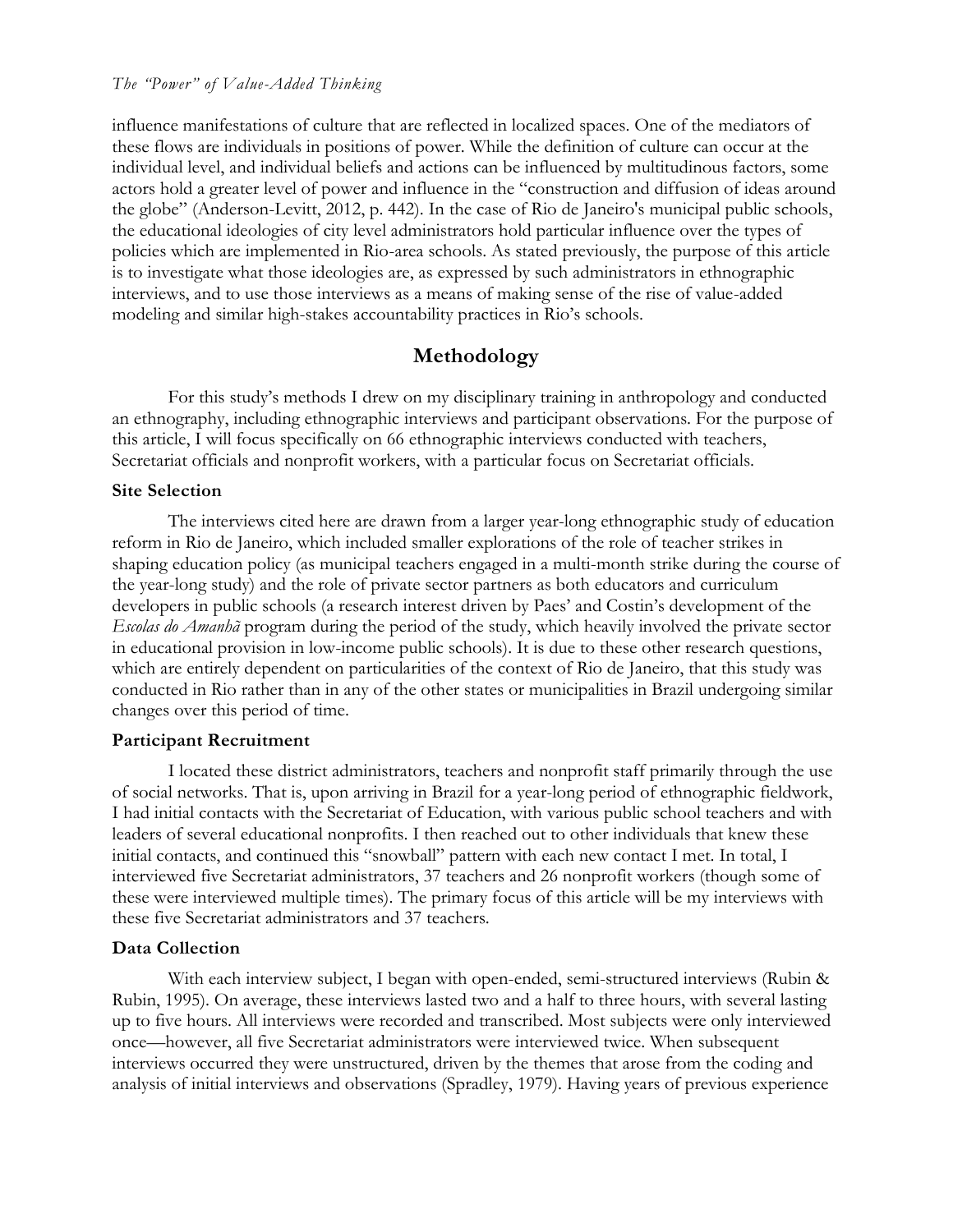living in Portuguese-speaking contexts, I had sufficient Portuguese language ability to conduct and translate all interviews myself.

#### **Data Analysis**

After transcribing each interview, I translated them into English, typically one to two weeks after the interview was conducted. Every month, I coded my most recent interviews according to dominant themes that were arising within the data (see Emerson, Fretz & Shaw, 1995). Twice during the year-long period of data collection, I re-coded all transcriptions, to allow for the emergence of new trends and new codes within the larger set of fieldnotes.

When referring to these transcribed interviews in the following sections, I refer to each interview using the pseudonym given to the interviewee, and the month and day on which the interview was conducted. For instance, the reference Raquel (7/17) would refer to an interview with a woman I here call Raquel on July 17th.

## **Findings**

Having previously documented the incorporation of value-added modeling and similar highstakes accountability measures under the Costin and Paes administration, I will here draw on administrator and teacher interviews to help make sense of why Rio's Secretariat officials turned to business-derived accountability models like value-added modeling.

## **The Roots of the Rio Secretariat's Business-Minded Thinking**

For many of the teachers I interviewed, one large factor they saw as influencing Secretariat officials' policy decisions was their predominantly private sector backgrounds. As Raquel (7/17) stated, "Our education secretary, sadly, isn't an educator. She is an economist concerned with numbers, with statistical analyses." This was problematic to Raquel and other teachers I interviewed because not being educators, these managers of educational programs and departments weren't able to fully understand how schools work, what successful teaching looks like, and other forms of knowledge which teachers see as essential to managing education. As Paulo (7/2) put it:

There are a lot of people today working in curriculum writing, in educational projects, even at the government level that were never teachers and have never worked in education previously….I've worked on lots of committees and teams at the Secretariat, and there is an incredible difference when the team is made up of schools and principals, people with experience, and when all the other people besides me have backgrounds in management, economics and so forth. These folks are very smart, they're very analytical, but they simply don't know what it is like. They don't know how to design something that will reflect the reality on the ground and work in that context, in an actual school, because they've never been there.

When I brought this up with Robson (7/2), a former school teacher and current mid-level manager within Rio's Secretariat, he was quick to defend the influx of management professionals as necessary: Truthfully, I think the ideal is to have equilibrium between these two strengths, those with

management backgrounds and those with educational backgrounds. We really can't, and try hard not to, look down on the experience of those who really understand and know schools on the ground. After all, if we bring in someone who is wholly a manager, who has a lot of experience in the private sector but none in public schools, and don't bring in any educators to help him, he'll only be able to skate on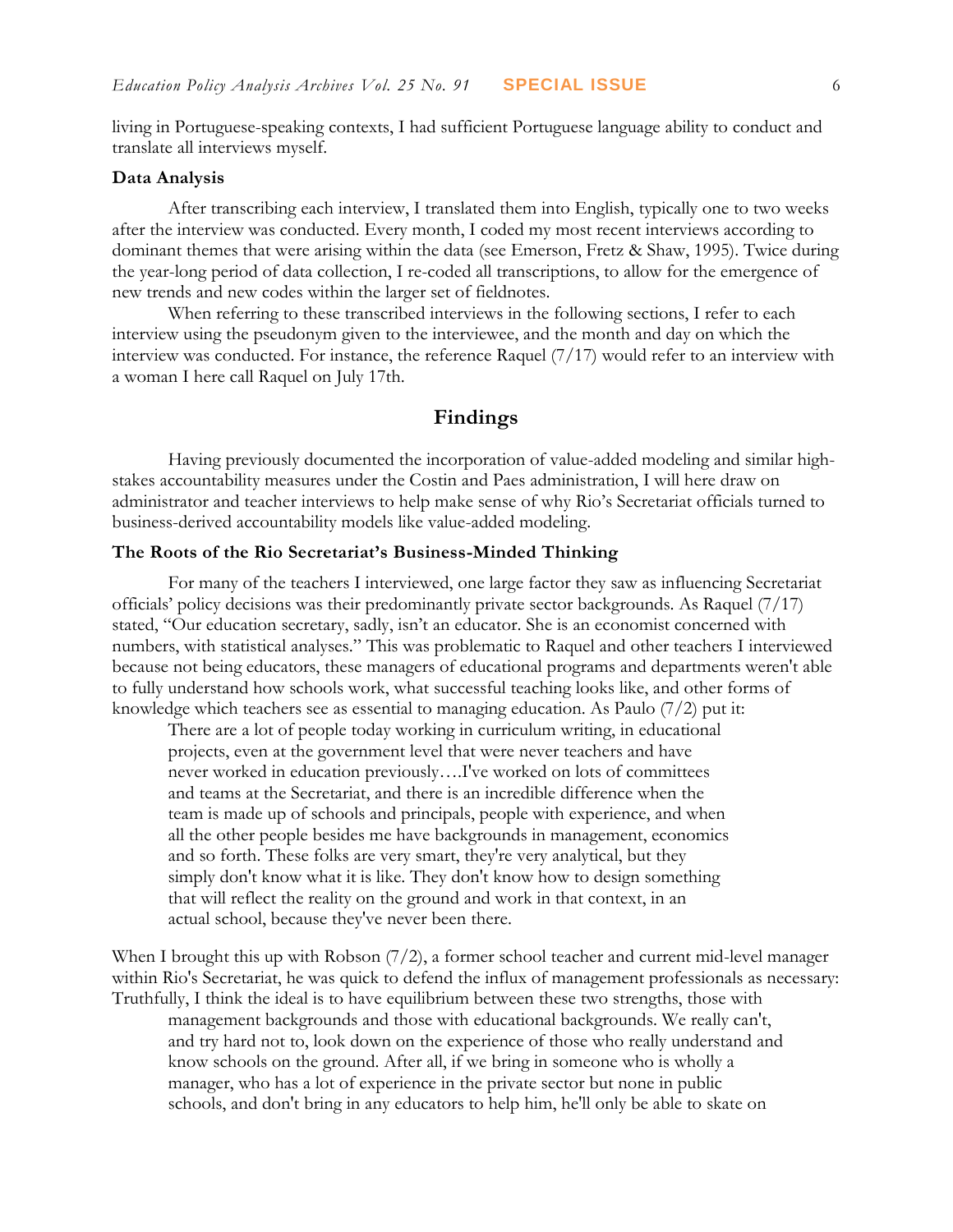the surface, as we'll say—he won't know what to do. He might have huge, wonderful ideas, but he won't know how to put them into practice. At the same time, though, we need people with management experience because we need to lead and manage this huge public school system we have. Rio's Secretariat is the biggest school district in Latin America, and it needs to be managed. Look at me as an example: I was in public schools for years as a teacher, then I came to the Secretariat, and now to combine these two worlds I'm getting an MBA in project management. I sought this training because I understand the need for this equilibrium, that it isn't enough just to understand schools, that I need to understand management techniques, that I need theoretical and academic knowledge to improve my practice as a manager.

This rhetoric of the necessity of managers is reflected in the reality that all of the current administration's leaders within Rio Secretariat, all of those in the highest positions, came from management backgrounds and were not educators:

The Secretariat in large part is made up of people that are teachers. That is, they were teachers and now they are in bureaucratic "desk jobs." That said, all of those in leadership positions are people with degrees in management, economics, marketing. All of them have degrees outside of education, and the sense you get is that people with these backgrounds are thought to be more capable, more able to think big. (Andréia, 9/26)

Specifically, if you look at Secretary Costin's background, and that of her main sub-secretaries, those that are responsible for the big projects and such, they have degrees in communication, administration, management, economics. So the secretary is surrounded by people at the closest level that think a certain way, that think like managers. You see this at lower levels, too, those that are brought in to run new projects…all of these new people are economists, marketing specialists and so forth. When all of the top positions are given to people with these backgrounds, people with particular training, and for that matter a complete lack of understanding of school routines, of what it is like to run a classroom—it sends a clear message. Those that really understand schools aren't invited to make the big decisions on how to run schools. (Lorena, 10/12)

This message that Secretariat officials prioritized management ability and experience over educational know-how was reflected in my interviews with Secretariat officials themselves. For instance:

If you ask me, what's really lacking in schools is management. A bit more management among the educators. If you are an educator, but have a manager's background, then your school will function much better. When we have principals that have management training, that manage well their student organizations, their teachers, their parent committees, then that school gets along just fine. There is a clear difference, one you can see, when you compare a school with a principal that has a background in education, no matter how good they are at that, and one with a principal that has a background in management. The difference is night and day. (Vinicius, 7/10)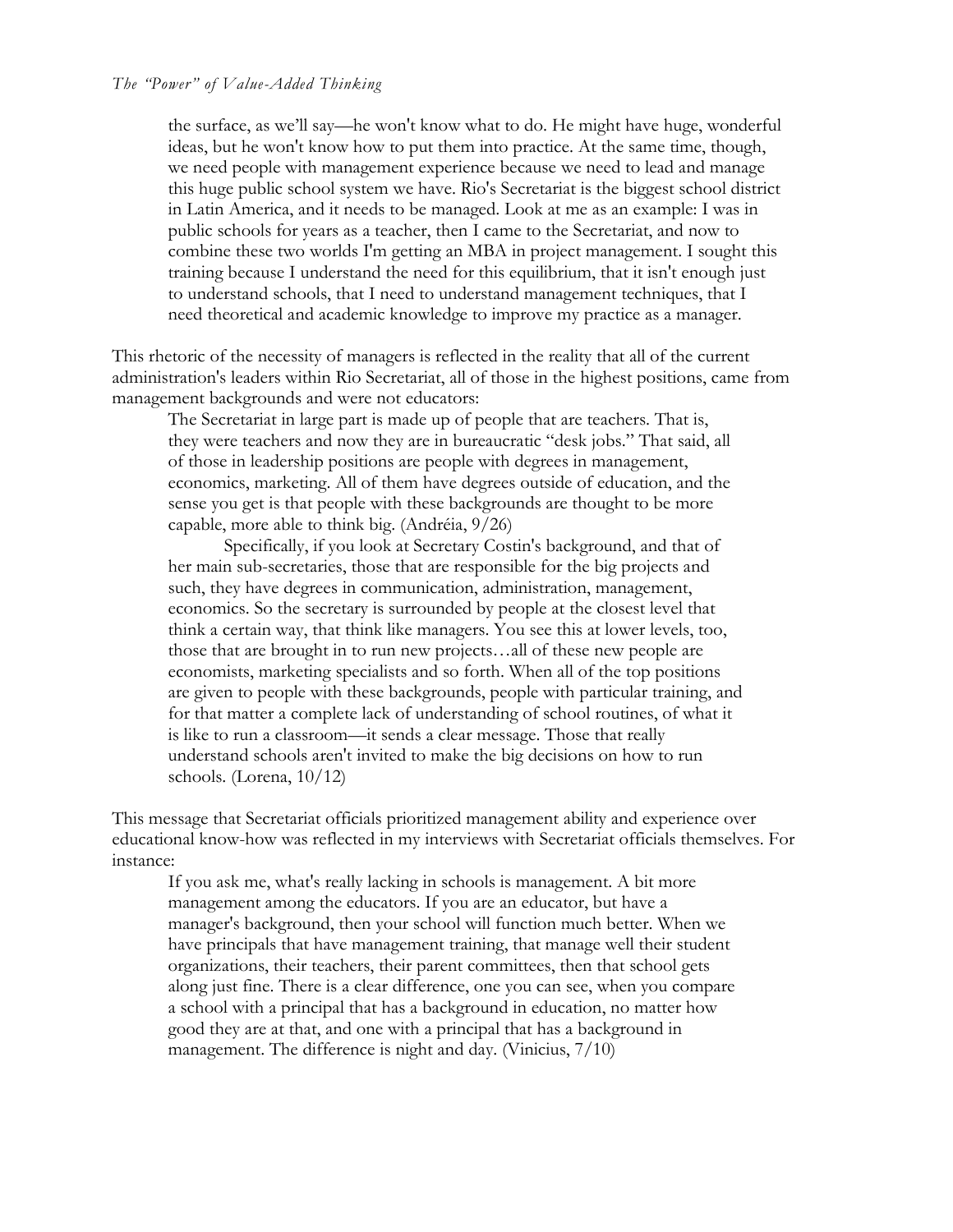This is, in my experience, a universal truth: good management makes all the difference. Good management lets you solve your problems in a reasonable time frame with reasonable costs. It makes it possible to reduce your costs. This is completely different from an administration mindset where you focus on other priorities, where you neglect planning, you neglect indicators and other measures, and you really don't have any idea whether your work is helping or not. (Robson, 7/2)

Such statements sent a clear message: that management knowledge is more necessary for good school functioning than pedagogical knowledge or classroom experience, and that management knowledge is more highly prized and valued than that associated with education. They also sent a secondary message: that in order to function as the Secretariat desired, current teachers and principals should seek out opportunities to learn to become managers, to transition in their professional identity from educator to manager. Caio (8/5), a former teacher, embodied this transition: he was a former teacher, and yet the language he used to refer to teaching seemed very economic and market-based. For example, at one point he referred to the knowledge students must gain in the classroom as a "good" to be acquired, and then described students as "consumers" rather than learners (Caio, 8/5).

This line of thinking reflects another influence of the business backgrounds of most Secretariat officials: that is, individuals with backgrounds in the private sector are assumed to be superior to those with backgrounds in public service in their ability to manage the public sector. According to this logic, then, the best way to improve the efficacy and efficiency of the public sector is to make it more like private enterprise, a task best suited to those with business backgrounds.

#### **The Private Sector Roots of High-Stakes Accountability and Value-Added Modeling**

It is precisely the influence of those business backgrounds, that, in the eyes of some Secretariat officials, led to innovations like high-stakes accountability testing and value-added modeling innovations that have been perceived to have led to gains, and which would not have arisen from administrators with backgrounds in education. As Caio stated,

Yes, there are management-types working here at the Secretariat, but ….in past administrations we didn't have a clear vision of what students were learning across the district, so Claudia [Costin] put together this new standardized test system, and she applied it to the whole district, so that with those test results we could have some sense of where we were having problems. But some teachers don't agree with these tests, they think it's an imposition, a means of control. But it is an imposition that facilitates management and good resource distribution. If you can see in the test scores that in a certain subject, one school is having trouble, then we can approach that school and try to understand what the problem is. Not to over-manage them, but to help the school meet their goal. And lots of times, teachers don't understand that this helps students, that this helps us improve educational quality. (Caio, 8/5)

In truth, most of the teachers I interviewed did oppose these accountability reforms, in large part because they did not agree that such tests helped students or improved educational quality. To many of the teachers I interviewed, this business-minded focus on numbers and statistics as a means of measuring quality was the root of the problem: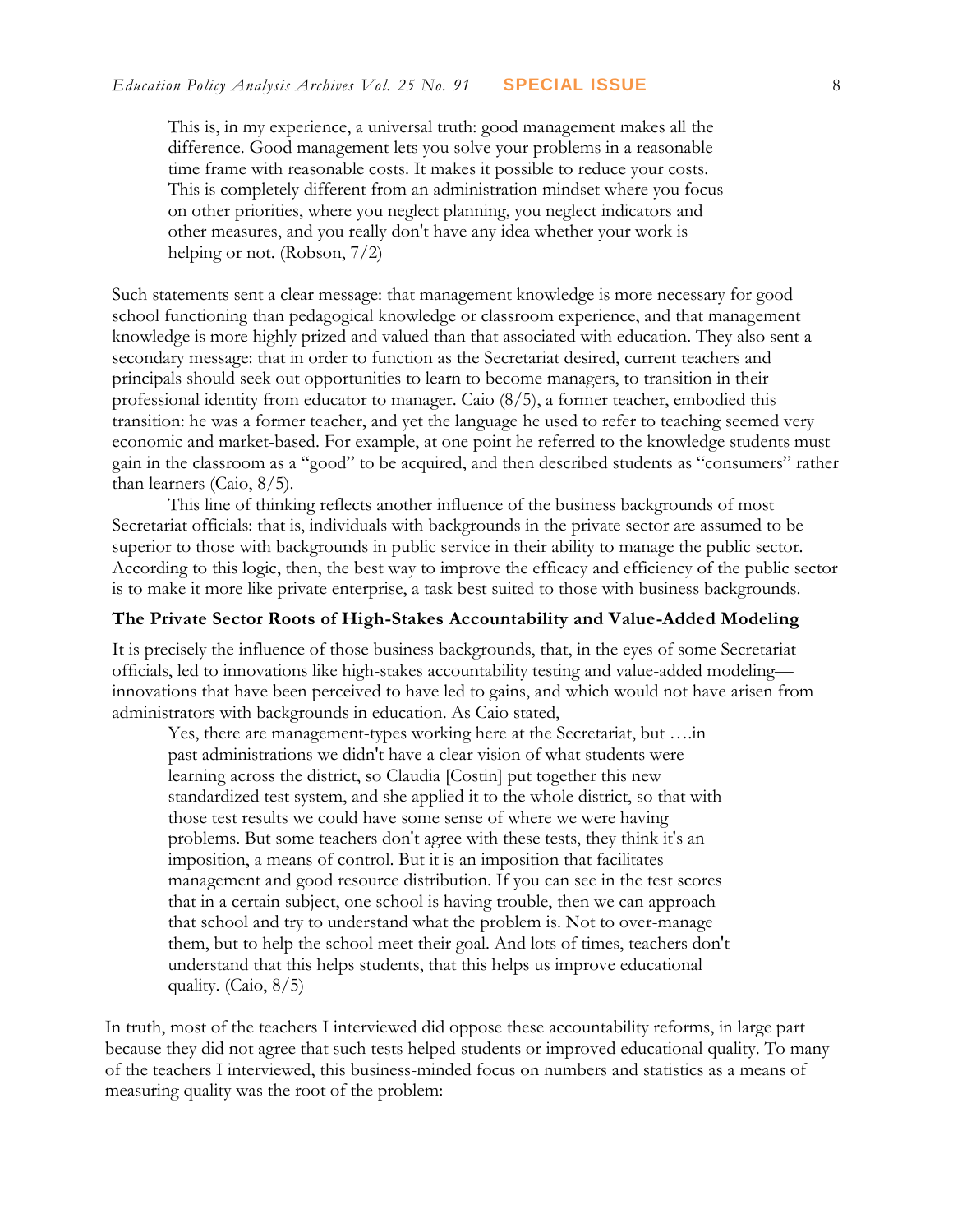Public education today is obsessed with test results. They focus so much on testing students, and say it is for their benefit, but all they focus on then is test results. We don't talk about quality, about how to teach a good lesson, how to help students actually learn. Better test results don't lead to improvement in quality, as much as they might need these results to defend their practices politically. (Raquel, 7/17)

The crux of this difference of opinion between Secretariat managers and teachers was a different understanding of what "quality" meant, and how to measure it. In the eyes of Secretariat managers like Robson, the metrics available from standardized test results, and the ability to follow those to measure improvements, are a crucial measure of improved "quality:"

The Secretariat's priority is to improve student learning. This is all we work towards, all the time, making sure students learn what they really need for their lives. All of our actions, all of these tests, all of the measures to monitor results and use those results to determine what we need to work on, all of them are focused on improving educational quality so that we can improve student learning. All of our metrics, the new tests, the use of value-added modeling to reward high-performing teachers, all of it has been put in place to improve the quality of the product we offer to our clients, our students. (Robson, 7/2)

In this quote, Robson made it quite clear that he perceived standardized test results to be an accurate and efficient measure of student learning, and teacher bonus systems based in value-added modeling to be an effective means of improving teacher performance. As outlined in the current literature (Auld & Morris, 2014; Fischman & Tefera, 2014), this is a common sentiment among education policymakers in the US, Europe and throughout the world. Robson's articulation of this claim, using references to the work done by the Secretariat as a "product" and students being referred to as "clients," implied a very market-oriented way of understanding education and the educational work done by the Secretariat.

It is precisely this market-oriented way of looking at education that many teachers I interviewed felt was at fault. Several teachers expressed feeling that a market or business-oriented approach to teacher evaluation, as exists in value-added modeling-based systems, did not fit in public education:

This business system—I don't think it fits very well in education. I have issues with the current administration on this point. I don't see education in this way. I'll still work with them, I'll do what is possible that I can do, but I think that in this type of reform you end up doing a disservice to and leaving behind the children that most need it, because when you are measured and rewarded by your numbers it's easier to find a way to leave out those children rather than help them. (Amanda, 9/25)

I agree with other teachers that criticize this focus on test results. You see clearly, here in Rio, at the state level, the national level, that the public common sense is getting closer and closer to what is considered common sense by the private sector, especially in this focus on using statistics and metrics to measure results. In education, statistics will never measure true results, they can't. Each child is singular, each person is different. There are structural differences between the contexts in which students learn, students begin at different points, they don't all start on an equal playing field. And they don't account for that in their metrics. Education for me is a process that permeates your entire life, and if you just focus on test results,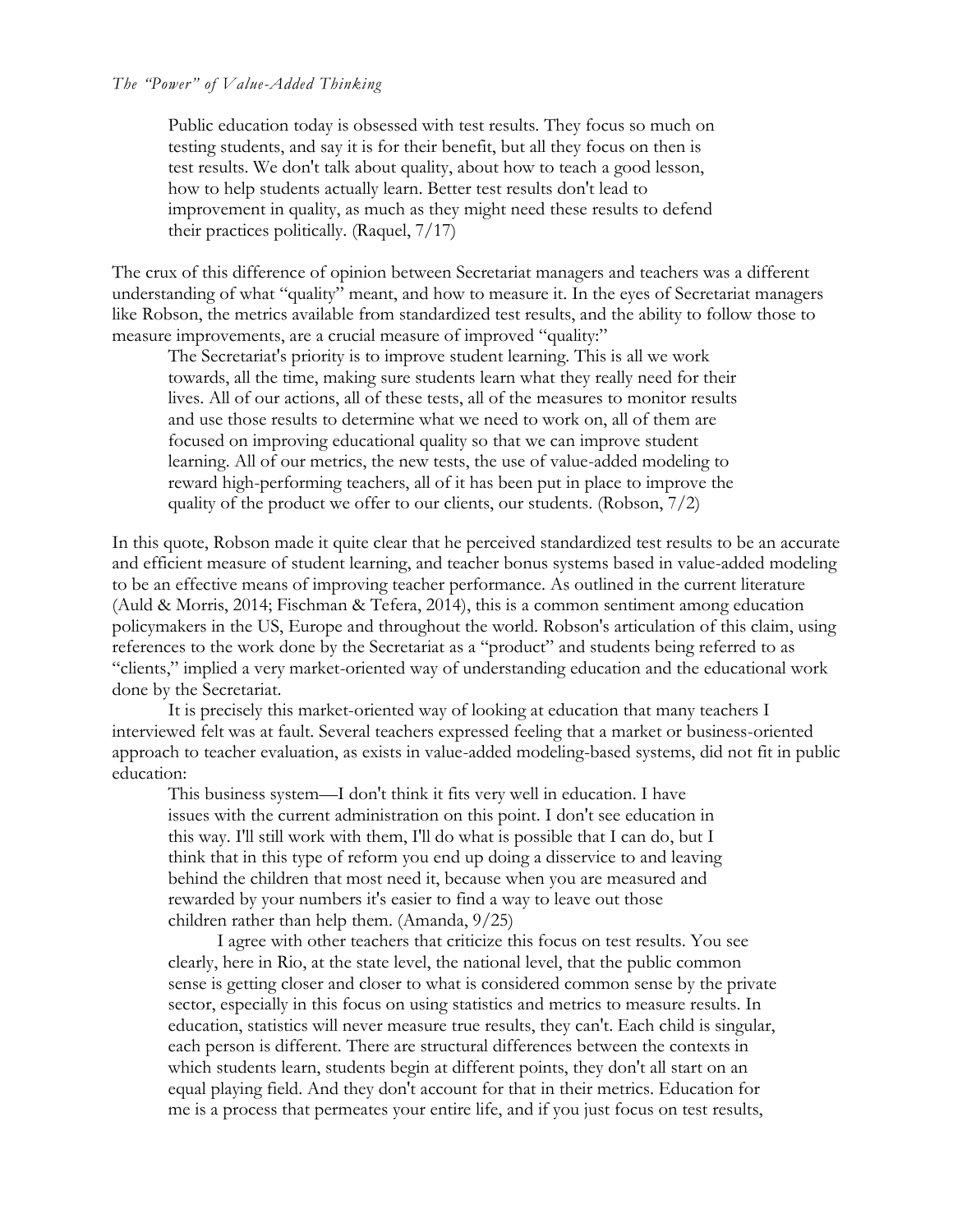what are you really measuring? When you reward a teacher just on test results, what are you really rewarding? Just what someone memorized in preparation for that testing moment? It doesn't work. For me we would be better served by teaching students how to address the different situations they will encounter in life, rather than just reducing them to numbers. (Jeferson,  $4/21$ )

As Jeferson mentioned, one of the primary concerns of teachers is that the Secretariat's current focus on test results as an accountability measure has gone so far as to leave concerns relative to pedagogy and learning left unaddressed. While agreeing that management in general is helpful in school settings, several teachers felt that the focus on management and metrics had become myopic, leaving out any other considerations:

This seems like a general trend, this focus on management, this idea that principals and teachers should all be managers. My current principal is a manager more than a principal—his degree is in management, and he forgets about pedagogy almost entirely. He just focuses on test results, sitting in his office worried about getting our numbers up as a school. He doesn't say things like, "Look everyone, let's do some interesting work that will help our students learn," he doesn't seem worried about that at all. He's focused on what is demanded of him by his superiors, and what might get us a schoolwhich is demanded of thin by the superiors, and which ingeniged as a sensor wide bonus—which means he's focused entirely on numbers. (Marina, 5/8)

The Secretariat of Rio de Janeiro, in this quest for higher numbers, keeps harping on this idea that principals, and administrators in general, should all be managers. I agree to this to an extent, I think good administrators are good managers. But they can't *just* be managers, you know? (Renan, 9/3)

In addition to their concern about the current Secretariat's focus on management and test results, use of value-added modeling to determine teacher bonuses in schools that reach their test-based growth goals was something many teachers identified as based in particularly faulty logic. This valueadded modeling system was generally referred to as the "meritocracy policy:" Rather than have one general growth goal for the all schools in the district, individual schools' growth goals were based on that school's previous performance, thus supporting the Secretariat's assertion that all schools meritocratically had an equal chance to earn the bonus<sup>3</sup>. A number of teachers found the presumption that this system was truly meritocratic to be false and misleading, particularly Jeferson  $(4/21)$ :

This logic of meritocracy, man, meritocracy doesn't exist. Meritocracy for who? No-one begins in the same place—even if you use previous test scores as the basis for schools' goals, how can you take someone raised in Leblon [one of Rio's richest neighborhoods], who had parents who read to them at night every night, who heard high vocabulary from a young age, and who studied at Santo Inacio [a well-known private school], and say that the same test will equally measure their performance alongside someone who was born in a nearby *favela*, had parents that had to work all the time and were hardly

 $\overline{a}$ 

<sup>&</sup>lt;sup>3</sup> While I do not have direct access to the data used to justify this bonus policy, I was shown by several Secretariat employees city documents (which I was not allowed to keep) outlining the structure of this valueadded program.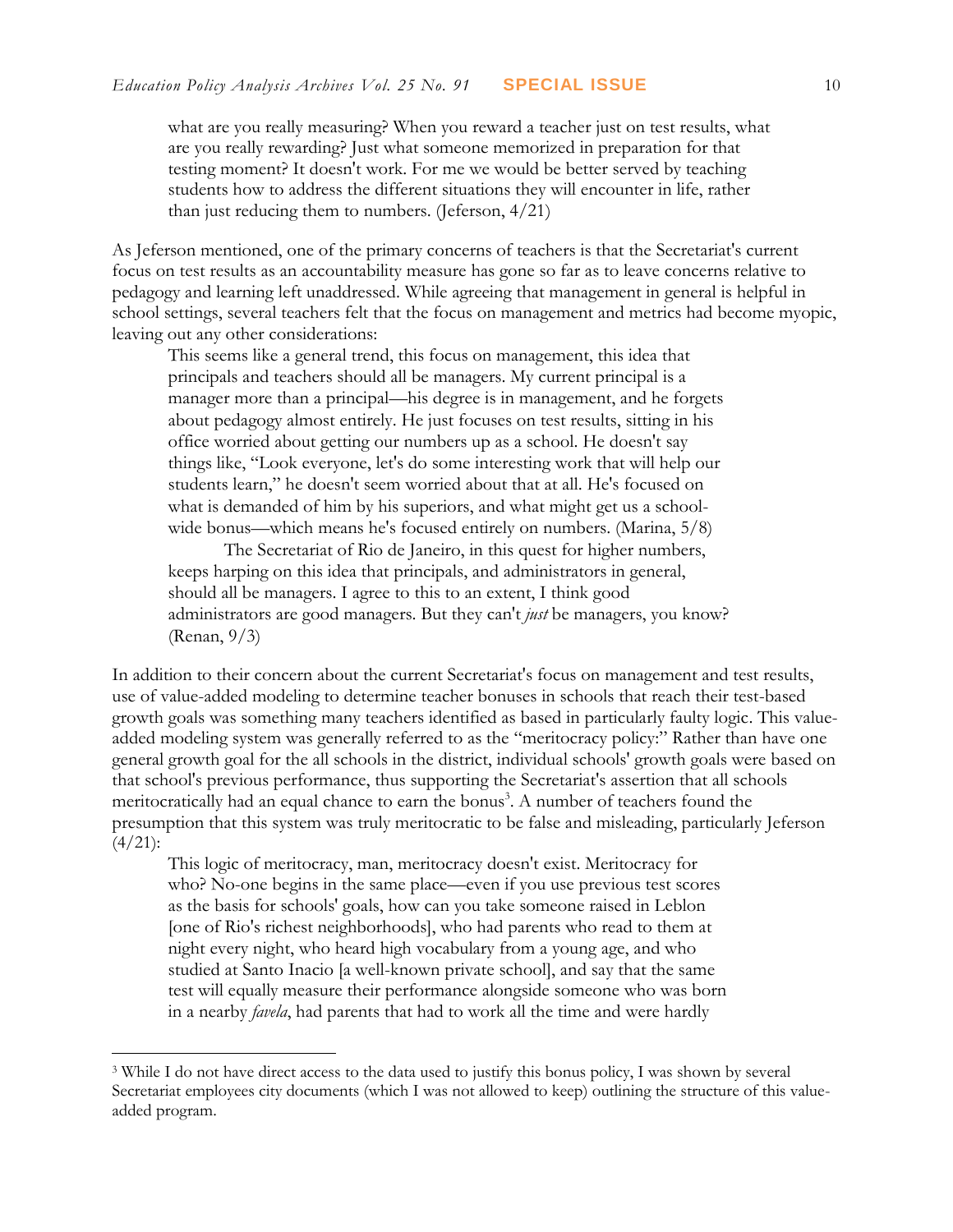ever able to be home, and studied at the local public school that didn't have running water and sent their students home half the time? I don't care what algorithm you use to try to even out those inequalities, the same test will never equally judge the knowledge of kids separated by that much social inequality. (Jeferson, 4/21)

Jeferson here exposes one of the flaws with market-based accountability policies in Rio: their failure to take context into account. That is, while it theoretically makes sense for the school district to use a single test to evaluate all students and reward all teachers, such a model fails to recognize how socially privileged students may have access to score-improving resources that poor students do not. As a result, even hard-working students may not be able to reach district goals due to circumstances beyond their control.

As another part of the meritocracy platform, the current Secretariat had begun publishing schools' test results in local newspapers. While defended as a transparency measure, teachers also took issue with the competition and stigma that this created for low-performing schools in poor neighborhoods:

This kind of policy has horrible consequences. Rio has never had such an intense ranking policy before. Today they make the message very clear, "Just look at the rankings, School A is marvelous, School B is okay, School C is mediocre." And all on the basis of test results, test results are held supreme in this ranking, they are the basis for everything, for the school bonuses, for everything. That may sound like a good policy in a board room downtown, but at the school level, it means you have teachers who feel that one measure determines their value to society. It creates a lot of pressure to perform, and understandably, though unfortunately, teachers pass that on to students. You have teachers discriminating against students, telling parents that their kids are no good and should go elsewhere because they're worried about looking good, about the effects on their ranking. (Fabiana, 1/8)

Some teachers worried about the effect such policies had on instruction, as school leaders felt pressure to push test preparation in the classroom as a priority over the regular curriculum, resulting in classrooms where students memorize facts for tests, but don't seem to really learn. As Renan  $(9/3)$  stated, "the problem with this focus on tests is that it leads students to memorize instead of learn. They just memorize, memorize, blurt out that information on the test, and then don't remember anything afterwards." Marina (5/8) similarly noted, "Students don't remember anything of what they memorize for these tests. If you do your job well and raise scores, sure, you get a higher ranking—but students don't really learn." One young man who tutored in low-performing schools saw himself in his students as he pushed test preparation skills, remembering his own experience of studying for a college entrance exam:

I look at my students while I'm leading through old practice tests and I see myself. I was also turned into a number, when I was finishing high school and I was preparing for the *vestibular<sup>4</sup>* , I took an expensive private study course. They did this whole thing, almost like brainwashing, where you stay there all day memorizing what you need for the test, and then after the test you forget it all, because you don't need or use any of that information in your actual life. That's what I see happening in the low-income schools we work in, kids who

 $\overline{a}$ 

<sup>4</sup> A general term for Brazilian college entrance exams.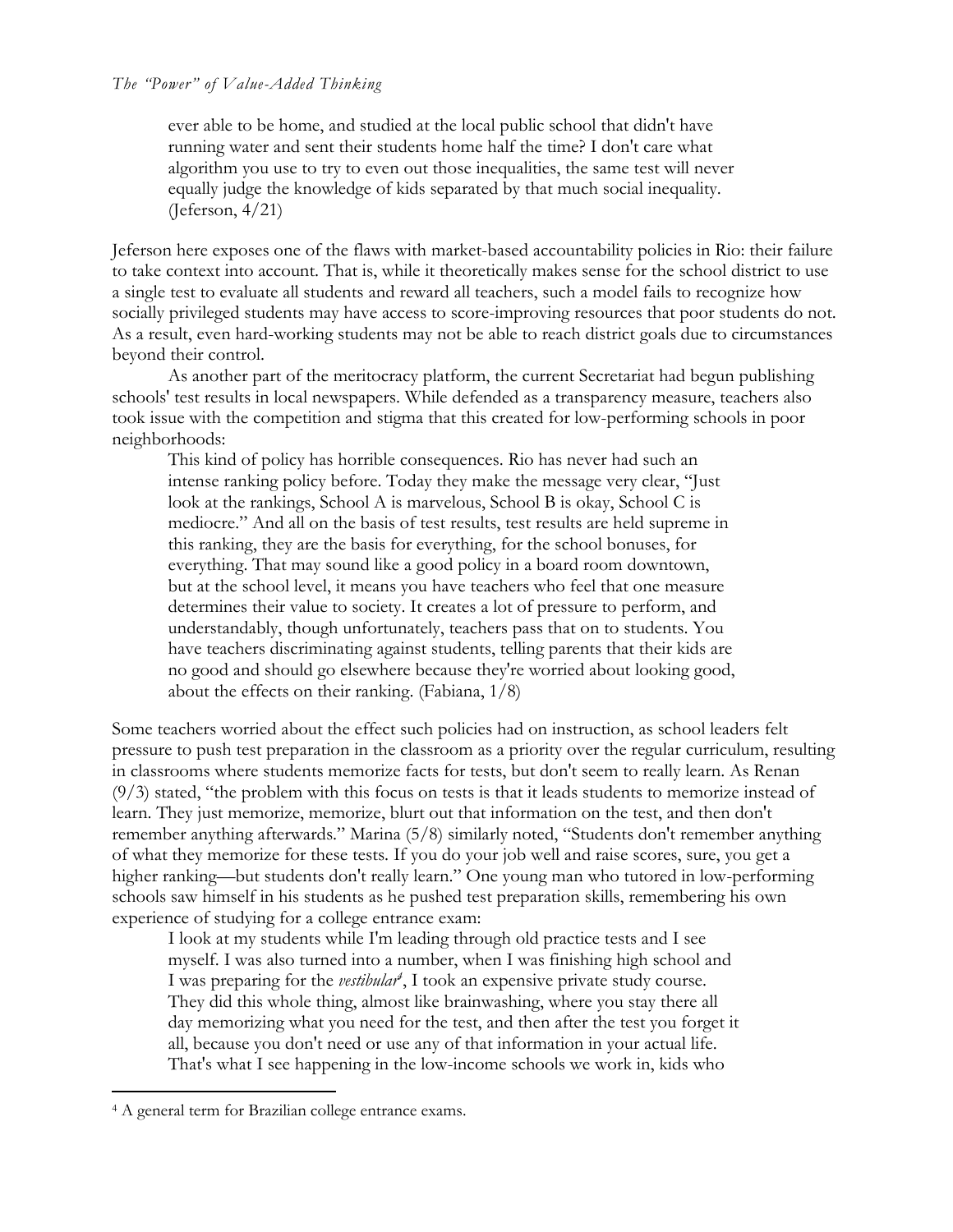are in most need of education are just being trained to answer standardized tests! What they really need is to learn to reason, to think critically, to see things from different perspectives, to understand differing arguments. The current test prep emphasis gives them none of that. (Jeferson, 4/21)

Several teachers worried about their students and the effect of high-stakes testing and value-added modeling on them. For one teacher, her concern was with students that don't test well, feeling that they are left behind and unaccounted for in the current political climate. Another teacher felt that high-stakes testing hurts all children, leaving behind a focus on learning. In their words,

I know I have complete autonomy over my grades, but the thing is, if a kid in my class gets a grade that is significantly different than what they got on the test, I'm asked to come in and explain myself. They assume that either I made up the grade, or I'm crazy, or I'm incompetent because I didn't teach the material well enough for them to do well on the test. But it's not like that there are simply children that don't do well on tests, despite being brilliant, ones that get nervous, that even throw up on test days because they're so nervous.

Others whose parents get on their case when they learn there will be a test, and so the child shows up terrified about doing badly. We're terrifying our children with this pressure, when in reality some people just don't do well on tests—I've had friends that have tried to get public sector jobs time after time, and were really smart, but didn't get them because the public sector jobs always include a test, and they get nervous. Yet I passed and got this teaching job—does that inherently mean I'm smarter than them? No, it means I'm better at test-taking. There are so many people out there that are so much smarter than what they show on tests, yet all we're measuring, all that seems to matter, are the test results. It's scary, when you sit in your classroom and wonder: Am I wasting all this time on something that, with it comes to actual learning, what I came here wanting to help child do, doesn't even really matter? (Livia, 10/2) I realize that given current circumstances, I need to prepare students for these tests, I have to respond to these pressures to perform on the test, or I lose my job. I have to establish quantitative goals and work to reach them, I have to do whatever's necessary, whatever it takes. My question is, really, is this helping our students? Is it really helping *anyone*? With all this pressure we stop thinking of students as students, as people with individual needs and concerns. They become metrics to be increased. (Amanda, 9/25)

What several teachers found most tragic and ironic was that the current Secretariat's focus on standardized test results, and the ranking and bonus policies that have come from that focus, do not even necessarily succeed in producing real gains in test scores. Rather, the high stakes associated with those tests have primarily produced a huge incentive to cheat:

These reforms feel like impositions. Things didn't need to be like this, so extremely business-oriented, crammed into this business framework that doesn't really produce success in education. To be more specific, I'm talking about the business-based benefit system they use: that who produces results gets rewarded, and who doesn't receives no reward. Education doesn't work like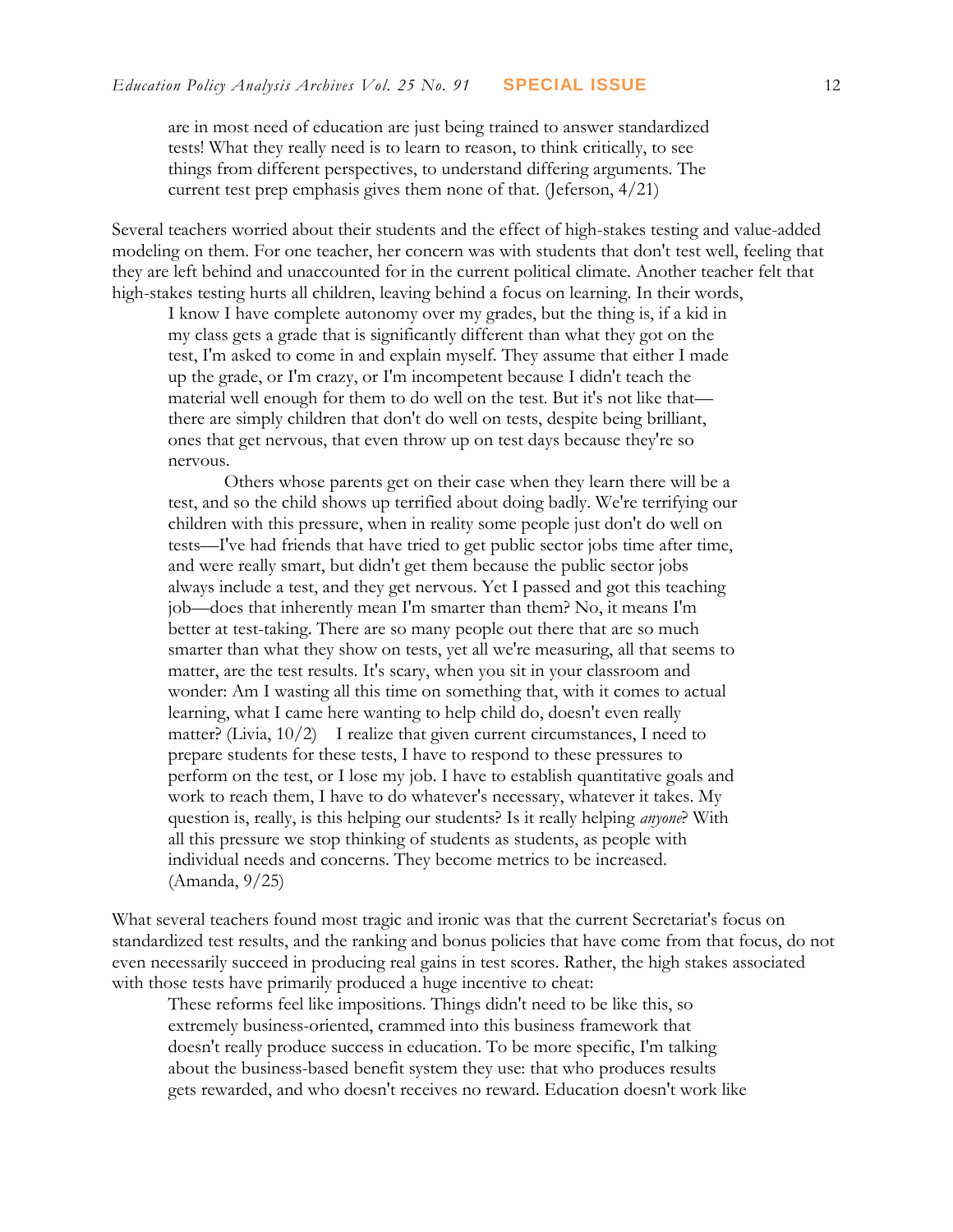that. Like I've told you, the teachers at our school, or any school, get an extra 14% annual bonus if the school reaches its growth goal. Is it nice to get a 14% bonus? Sure, it's great getting a 14% bonus. Who doesn't like extra money? The problem is that this confounds things, it's based on some pretty big assumptions about our motives. This whole idea is based on the idea that teachers aren't already doing their best for kids to raise their scores and reach their growth goals. And ironically, with these bonuses, you create your own problem, giving teachers a motive to make up scores, to make up grades. You see schools whose scores come out in the paper and they're incredible, the growth looks staggering, but it's all made up for show, it's as we say here, "for the Englishmen to see." When if you visit that school and really look at the quality of education in that building, you'll see it's nothing like what you would expect from their reported growth margin. (Bruna, 11/13)

Other teachers reported how they had seen individual teachers and school officials cheat so as to improve their test scores:

You see this in classrooms, teachers giving students the answers, teachers changing students' answers before turning in the tests. Anything so that at the end of the day your school looks good when the results come out, and you're up on top. (Amanda, 9/25)

You really do see this at the school level, schools that don't fail anyone. And you see the Secretariat applauding for them, because according to the logic of the business world, the way they think and work, this looks great, it looks like success, when in reality it doesn't mean you did anything. (Andressa, 12/10)

I'm not naïve enough to think that everyone is honest with their test results. If your school earned its 14% bonus, that means nothing—it doesn't mean you really made a difference for your students. What it usually means is you cheated, you told the kids with difficulties to stay home and only invited the best students to come on test day, or you sent your slowest kids to another class at the beginning of the year so you wouldn't have to account for their test results. (Livia, 10/2)

It's simple how it's done: kids that should be held back aren't, kids that didn't learn anything are passed along to the next grade, kids that won't do well on the test aren't allowed to take the test. This way, a school looks beautiful, 0% of students are held back, test results look good, at least for those that were allowed to take it. It all looks beautiful for the Secretariat. And everyone thinks that school is good. But nothing really happened, nothing really was taught, and next year no-one will know anything. But in the end, who cares? We got our 14%. (Luiza, 2/15)

These teachers here articulate a clear critique of market-based monetary incentives for improving test scores: rather than promote real improvement, they provide a powerful motive to cheat. While the policy aligns with market logic (i.e. if bonuses work as an incentive to increase productivity in private business settings, they will similarly work in public schools), these teachers' personal experiences clearly show that market logic-based policy in this case does not necessarily result in genuinely improved test scores, much less increased learning.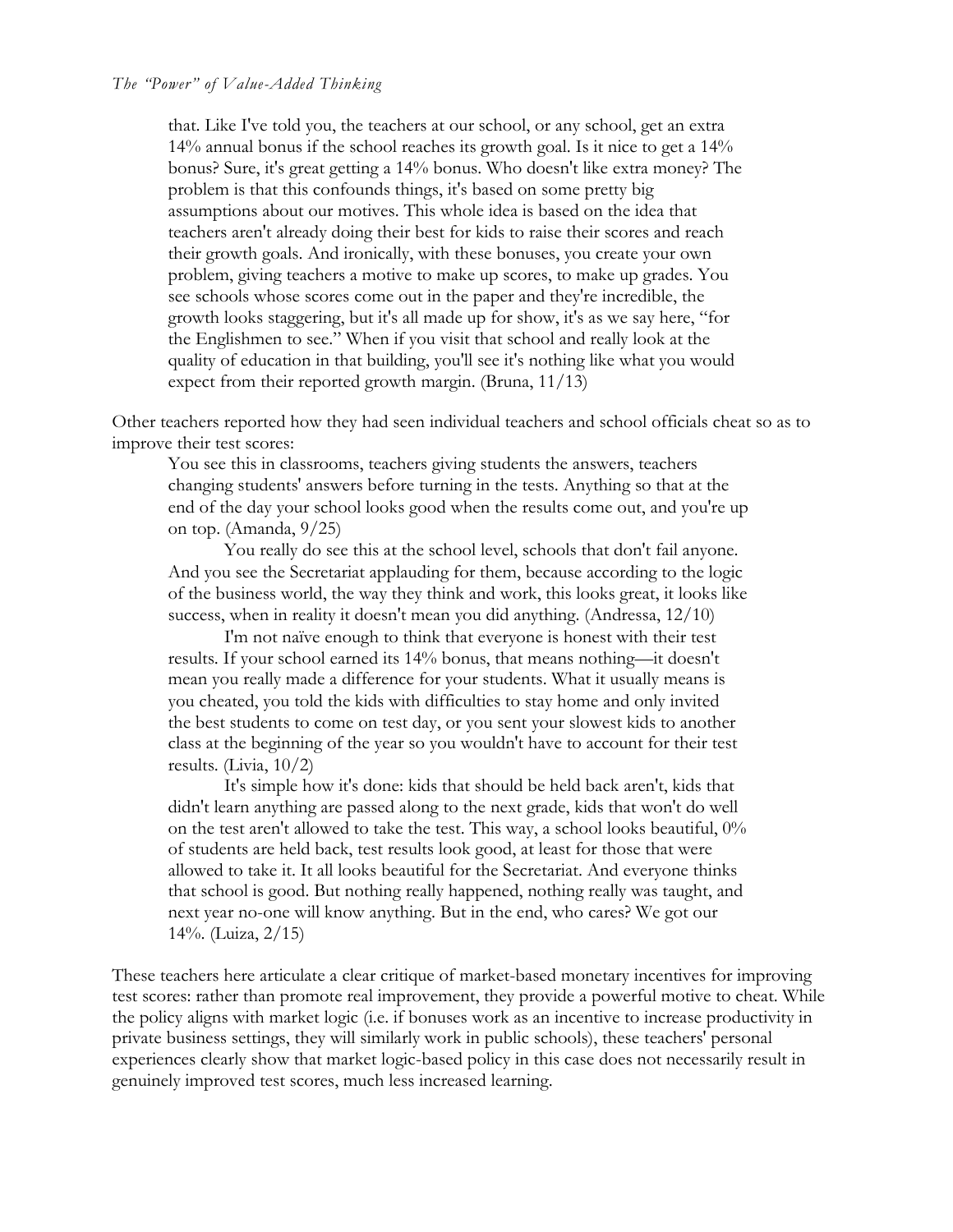#### **Conclusion**

As has been shown throughout this article, Rio teachers and administrators generally recognized that value-added modeling and other recent reforms put forward under Costin's administration of the Secretariat of Education have been based primarily in the perceived superiority of notions of management that come from business and the private sector. Specifically, teachers and administrators recognized that business experience was seen as superior to classroom experience in the then-current Secretariat, improved test scores were seen as an ideal measure of student learning, and value-added modeling-based monetary incentives were seen as an effective way to improve test scores. This preference for private sector-derived knowledge and experience was reflected in the fact that then-current positions in administration, curriculum-writing and so forth tended to be occupied by individuals with backgrounds in business and management rather than education.

These backgrounds were reflected in the ideological frameworks of Secretariat officials, as noted by officials themselves and classroom teachers. In the teacher interviews cited here, teachers felt strongly that administrators with business backgrounds did not understand classroom and school dynamics, that the standardized testing regime the Secretariat promoted did not effectively measure student learning, and that the value-added modeling-based monetary incentives used to promote improved test scores only resulted in falsified gains. In short, teachers felt that the reforms put forward by the current administration did not produce genuine improvements in school management or student learning.

In interviews with Secretariat officials, it was clear that they had already heard these criticisms. In response, Secretariat administrators defended their reforms on the basis of documented increases in test performance. In other words, it was not that teacher criticisms were not heard: Secretariat officials simply gave more weight in their decision-making to their own ideological biases, based in their own personal experience in the private sector. The Secretariat, in this case, clearly based their policy decisions in free market-based logic, enacting policies that emphasized quantifiable gains and that utilized monetary incentives to promote such gains. In other words, the Secretariat seemed fully committed to what Ball and Youdell (2007) have called *endoprivatization*, or the "importing of ideas, techniques and practices from the private sector in order to make the public sector more like businesses and more business-like" (p. 9). While teachers understandably felt frustrated that their day-to-day experiences with these reforms were dismissed as anecdotal and subjective, that dismissal made perfect sense within an ideological framework that prioritized supposed objectivity and measurable improvement.

As one cultural microcosm reflecting larger global market-derived policy trends, this article provides insight into the types of ideological assumptions that likely facilitate the spread of valueadded modeling and similar policy frameworks in other contexts throughout the world where educational policymaking has become more and more the realm of technocrats with backgrounds in management and business rather than educators with backgrounds in classroom settings. It is also important to note that while this article has focused on the role of ideology in meaning-making, and the role of meaning-making in the creation and spread of public policy, other material factors (economic, structural and political) are also important in explaining the spread of value-added modeling and high-stakes testing accountability, throughout Brazil as well as in other contexts. While such material factors are not the focus of this article, they are particularly important to take into consideration given that similar educational policies have taken hold even in Brazilian states and municipalities with much more openly leftist leaders, such as Pernambuco (Brooke, 2016). While the findings presented here are not directly transferable outside of their specific cultural milieu, I hope this study promotes similar inquiry conducted in other public sector policymaking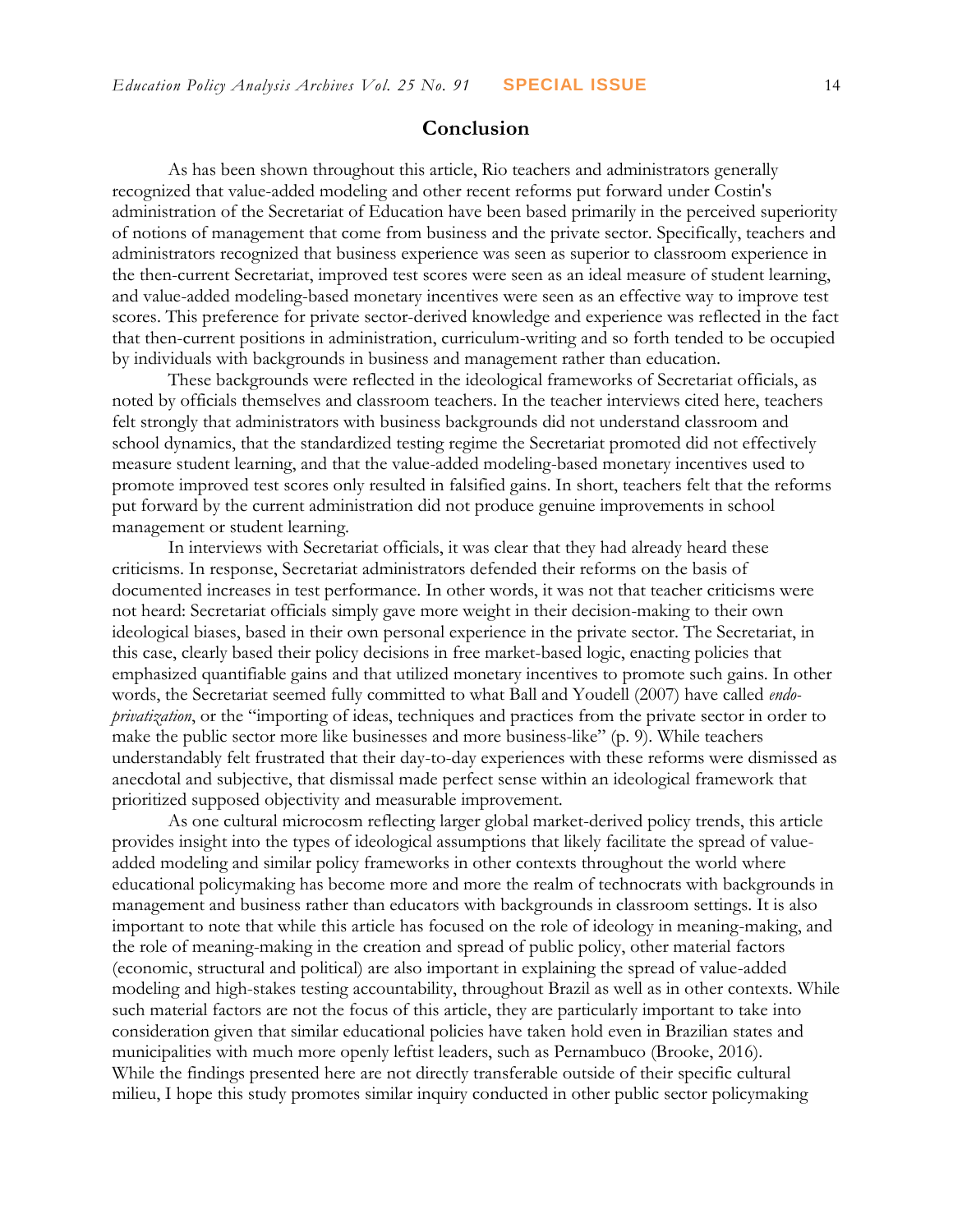settings, particularly in other municipalities and states throughout Brazil, as well as other countries' regional and national Ministries and Secretariats of Education.

## **References**

- Abu-Lughod, L. (1991). Writing against culture. In R. G. Fox (Ed.), *Recapturing Anthropology*, (pp. 137-162). Santa Fe: School of American Research Press.
- Afonso, A. J. (2009). *Avaliação educacional, regulação e emancipação: Para uma sociologia das políticas avaliativas contemporâneas*. Cortez: São Paulo.
- Afonso, A. J. (2013). Mudanças no Estado-avaliador: comparativismo internacional e teoria da modernização revisitada [Changes in the State as evaluator: International comparativism and the theory of modernity revisited]. *Revista Brasileira de Educação, 18*(53), 267-280.
- Anderson-Levitt, K. M. (2002). *Teaching culture: Knowledge for teaching first grade in France and the United States*. Hampton Press.
- Anderson-Levitt, K. M. (2012). Complicating the concept of culture. *Comparative Education, 48*(4), 441-454.
- Appadurai, A. (1990). Disjuncture and difference in the global cultural economy. *Theory, Culture and Society, 7*(2), 295-310.
- Auld, E., & Morris, P. (2014). Comparative education, the "New Paradigm" and policy borrowing: Constructing knowledge for educational reform. *Comparative Education, 50*(2), 129–155.
- Baldwin, J. R., Faulkner, S. L., Hecht, M. L., & Lindsley, S. H. (Eds.). (2006). *Redefining culture*. Mahwah, NJ: Lawrence Erlbaum Associates.
- Bartlett, L. (2010). *The word and the world: The cultural politics of literacy in Brazil*. New York: Hampton Press.
- Beech, J. (2006). The theme of educational transfer in comparative education. *Research in Comparative and International Education, 1*(1), 2-13.
- Brooke, N. (2016). High-stakes accountability using teacher salary incentives in Brazil: An update. *Profesorado, revista de currículum y formación del profesorado*, *20*(3), 207-250.
- Darling-Hammond, L. (2000). New standards and old inequalities: School reform and the education of African American students. *Journal of Negro Education, 69*(4), 263-287.
- Edwards, D. B., & DeMatthews, D. (2014). Historical trends in educational decentralization in the United States and developing countries: A periodization and comparison in the post-WWII context. *Education Policy Analysis Archives, 22(*40), 1-36.
- Emerson, R. M., Fretz, R. L., & Shaw, L. L. (1995). *Writing Ethnographic Fieldnotes*. Chicago: University of Chicago Press.
- Erickson, F. (2011). Culture. In Bradley A.U. Levinson and Mica Pollock (Eds.), *A Companion to the Anthropology of Education*, (pp. 25-33). New York: Wiley-Blackwell.
- Evangelista, O., & Leher, R. (2012). Todos pela Educação e o episódio Costin no MEC: a pedagogia do capital em ação na política educacional brasileira. *Trabalho Necessário, 10*(15), 1-29.
- Fajardo, I. N. (2012). *Resiliência na prática docente das Escolas do Amanhã*. (Doctoral dissertation). Escola Nacional de Saúde Pública Sergio Arouca.
- Ferrão, M. E., Beltrão, K. I., Fernandes, C., Santos, D., Suárez, M., & do Couto Andrade, A. (2001). O SAEB–Sistema Nacional de Avaliação da Educação Básica: objetivos, características e contribuições na investigação da escola eficaz. *Revista Brasileira de Estudos de População*, *18*(1/2), 111-130.
- Fischer, M. M. J. (2007). Culture and cultural analysis as experimental systems. *Cultural Anthropology, 22*(1), 1-65.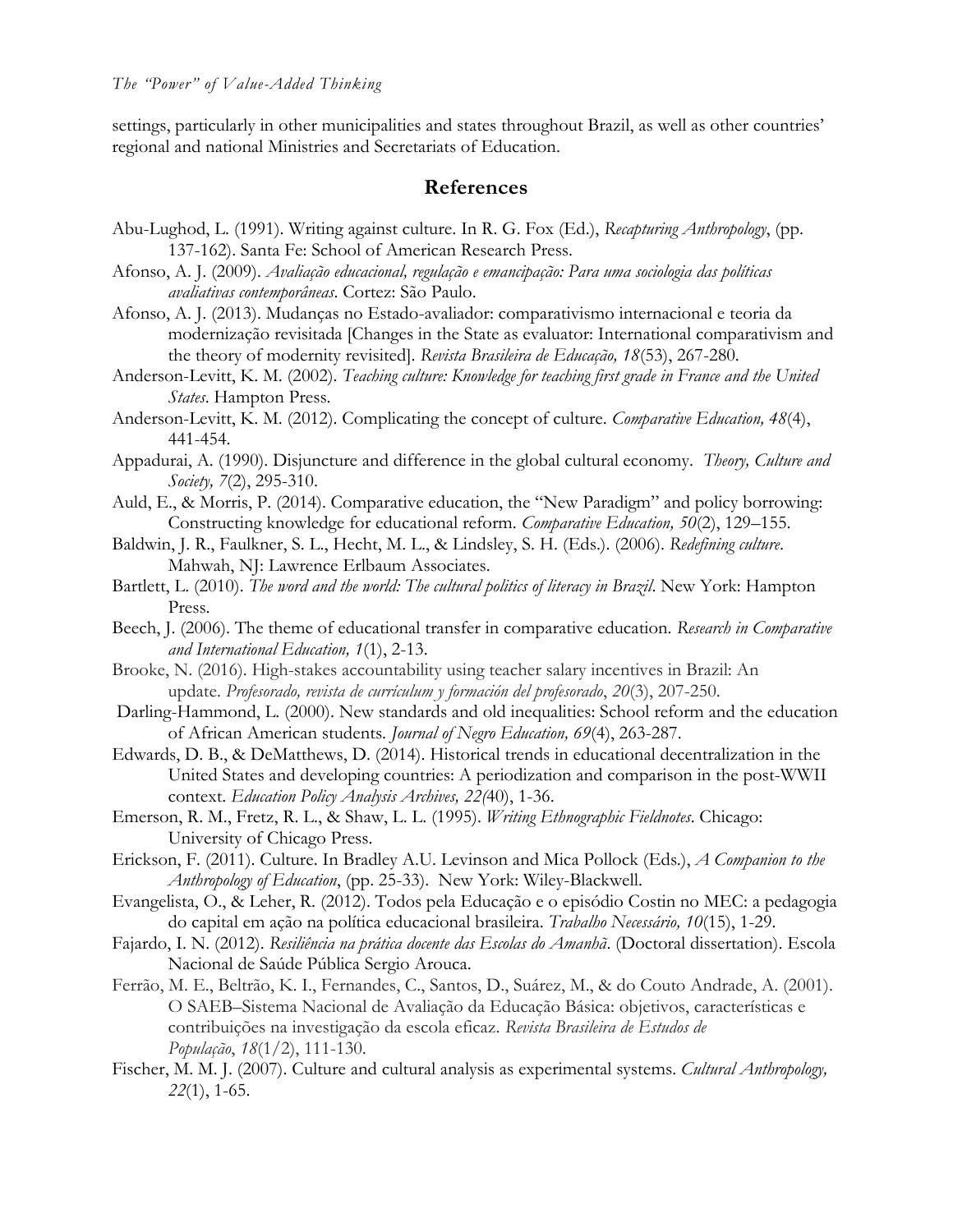- Fischman, G. E. & Sales, S. R. (2012) Educando a classe media para entender a universidade: As tensões educativas no discurso das revistas Veja e Isto É. *A Pagina II*, 40-44.
- Fischman, G. E. & Tefera, A. A. (2014). Qualitative inquiry in an age of educationalese. *Education Policy Analysis Archives, 22*(7), 1-16.
- Foster, R. J. (1991). Making national cultures in the global ecumene. *Annual Review of Anthropology, 20*, 235-260.
- Franklin, R. D. (2011). *Avaliação da qualidade da educação através do IDEB: O caso de Trajano de Moraes, RJ.* (Master's thesis). Universidade Federal do Rio de Janeiro.
- García Canclini, N. (2006). Narratives on culture: From socio-semiotics to globalization. In J. R. Baldwin, S. L. Faulkner, M. L. Hecht & S. L. Lindsley (Eds.), *Redefining Culture*, (pp. 117– 126). Mahwah, NJ: Lawrence Erlbaum Associates.
- Gatti, B. A. (Ed.). (2013) *O trabalho docente: avaliação, valorização, controvérsias* [Teaching: Evaluation, valorization, and controversies]. Campinas: Autores Associados.
- Gawryszewski, B. (2012). Educação, segurança pública e governabilidade: A comunidade como protagonista social. *Instrumento, 14*(1), 105-114.
- Geddes, B. (1990). Building "state" autonomy in Brazil, 1930-1964. *Comparative Politics*, *22*(2), 217- 235.
- Gluz, N., Karolinski, M., Moyano, I. R., Talavera, C., López, I.G., Mendes, P.V.G., . . . Vargas, P. (2014). *Avances y desafíos en políticas públicas educativas: Análisis de casos en Argentina, Brasil, Colombia y Paraguay* [Advances and challenges in educational policy: Case study analysis from Argentina, Brazil, Colombia and Paraguay]. Buenos Aires: Consejo Latinoamericano de Ciencias Sociales (CLACSO).
- González, N. (1998). What will we do when culture does not exist anymore? *Anthropology and Education Quarterly, 30*(4), 431-435.
- Gore, C. (2000). The rise and fall of the Washington Consensus as a paradigm for developing countries. *World Development, 28*(5), 789-804.
- Hannerz, U. (2008). Anthropology's global ecumene. In A. Bošković (Ed.), *Other People's Anthropologies* (pp. 215-230). New York: Berghahn Books.
- Hattge, M. D., & Lopes, M. C. (2015). A inclusão escolar e o movimento Todos Pela Educação. *Revista Educação Especial*, *28*(53), 569-582.
- Lauder, H., Brown, P., Dillabough, J. A., & Halsey, A. H. (2006). *Education, globalization, and social change*. Oxford: Oxford University Press.
- Leher, R. (2003). Reforma do Estado: O privado contra o público [State reform: Private against public]. *Trabalho, Educação e Saúde, 1*(2), 203-228.
- Leme, E. S. (2011). *Inclusão em educação: Das políticas públicas às práticas do cotidiano escolar*. (Master's thesis). Universidade Federal do Rio de Janeiro.
- Lucas, S. (2011). *Projeto Escolas do Amanhã: Possibilidades multiculturais?* (Master's thesis). Universidade Federal do Rio de Janeiro.
- Lucas, S., & Canen, A. (2011). Avaliando multiculturalmente um projeto educacional: O caso das Escolas do Amanhã. *Revista Meta: Avaliação, 3*(9), 328-343.
- Martins, A. S. (2009). Educação Básica no século XXI: o projeto do organismo "Todos pela Educação." Prá*xis Educativa, 4*(1), 21-28.
- Mollo, M. D. L. R., & Saad-Filho, A. (2006). Neoliberal economic policies in Brazil (1994–2005): Cardoso, Lula and the need for a democratic alternative. *New Political Economy, 11*(1), 99-123.
- Nolasco-Silva, L., & Faria, L. (2013). Escola em tempo integral ou aluno em tempo integral: O papel dos projetos nas Escolas do Amanhã. *Sociedade Brasileira de História da Educação, 7*, 1-16.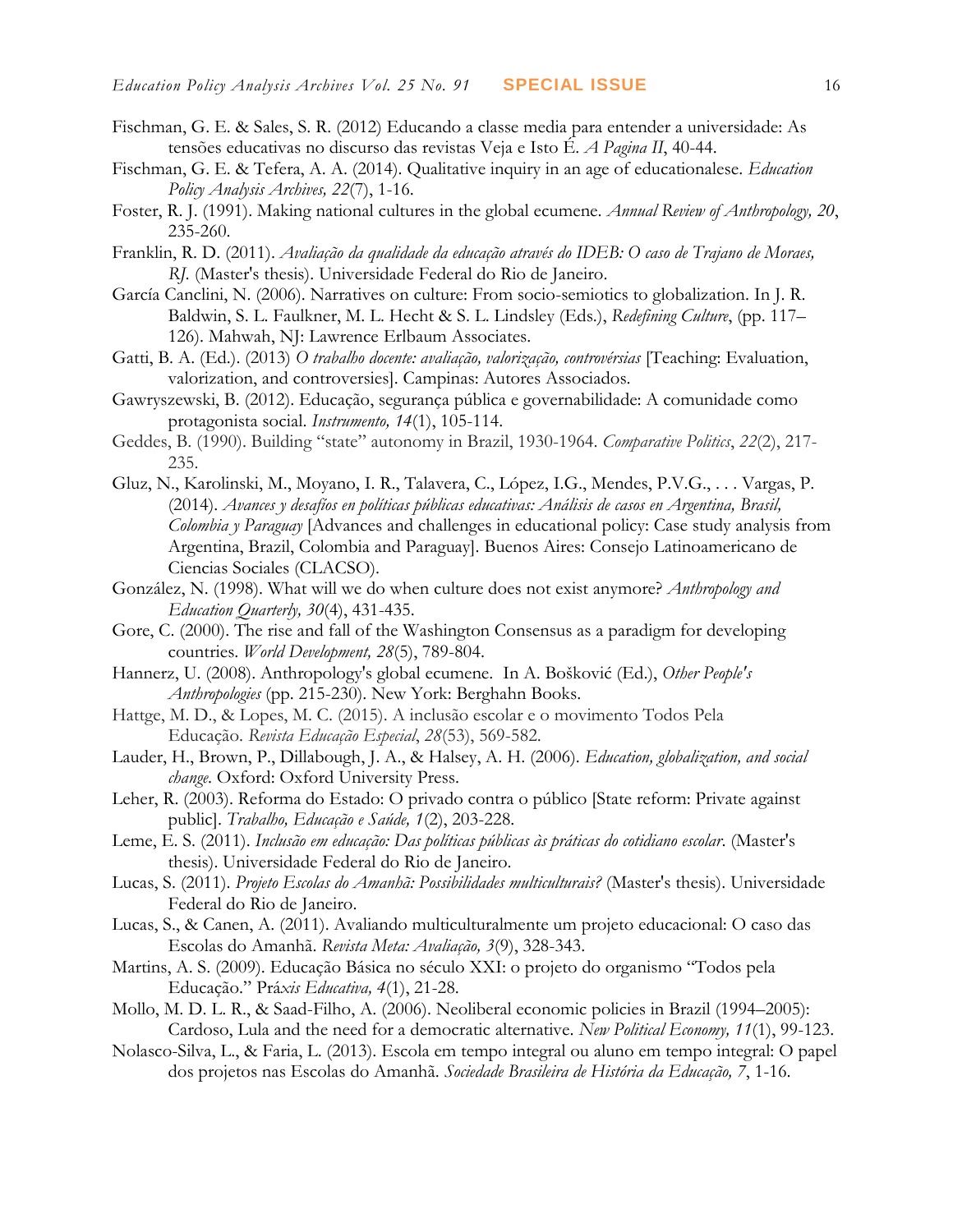- Pessoa, T. D. G., & Vieira, J. J. (2013). Uma análise preliminar dos princípios do programa Cultura de Paz: Educação emocional e social. *Seminário Internacional Inclusão em Educação: Universidade e Participação, 3*, 944-948.
- Phillips, D., & Ochs, K. (2003). Processes of policy borrowing in education: Some explanatory and analytical devices. *Comparative Education, 39*(4), 451-461.
- Philips, D., & Ochs, K. (Eds.). (2004). *Educational policy borrowing: Historical perspectives.* Oxford: Symposium Books.
- Rubin, H. J., & Rubin, I. S. (1995). *Qualitative interviewing: The art of hearing data.* Thousand Oaks: Sage.
- Schwartzman, S. (2011). Melhorar a educação no Rio de Janeiro: Um longo caminho. In. A. Urani & F. Giambiagi (Eds.), *Rio: A Hora da Virada* (p. 227-241). Elsevier: Rio de Janeiro.
- Spradley, J. P. (1979). *The ethnographic interview*. New York: Holt, Rinehart and Winston.
- Spradley, J. P. (1980). *Participant observation.* New York: Holt, Rinehart, and Winston.
- Steiner-Khamsi, G., & Stolpe, I. (2006*). Educational import: Local encounters with global forces in Mongolia*. New York: Palgrave Macmillan.
- Steiner-Khamsi, G., & Quist, H.O. (2000). The politics of educational borrowing: Re-opening the case of Achimota of British Ghana. *Comparative Education Review, 44*(3), 272-299.
- Strauss, C., & Quinn, N. (1998). *A cognitive theory of cultural meaning.* New York: Cambridge University Press.
- Waldow, F., Takayama, K., & Sung, Y.-K. (2014). Rethinking the pattern of external policy referencing: media discourses over the "Asian Tigers"' PISA success in Australia, Germany and South Korea. *Comparative Education,* 1–20. doi:10.1080/03050068.2013.860704
- Wax, M. L. (1993). How culture misdirects multiculturalism. *Anthropology and Education Quarterly, 24*(2), 99-115.

## **About the Author**

#### **Rolf Straubhaar**

Texas State University [straubhaar@txstate.edu](mailto:straubhaar@txstate.edu) <http://orcid.org/0000-0002-6416-0519>

Rolf Straubhaar is an Assistant Professor of Educational Leadership at Texas State University. Prior to returning to academia, Dr. Straubhaar taught in adult literacy settings for several years (in the US, Brazil and Mozambique) as well as primary school settings for several years in various parts of the US (namely, in New York City and on the Navajo Reservation in New Mexico).

## **About the Guest Editors**

#### **Jessica Holloway**

Deakin University

[Jessica.holloway@deakin.edu.au](mailto:Jessica.holloway@deakin.edu.au)

Jessica Holloway, Ph.D., is a post-doctoral research fellow at the Centre in Research for Educational Impact (REDI) at Deakin University. She draws on post-structural theory to understand contemporary modes of accountability and its production of new teacher and leader subjectivities. Her current project, entitled *Teacher Leaders and Democracy: An International Study,* looks at modes of distributive leadership in U.S. and Australian schools.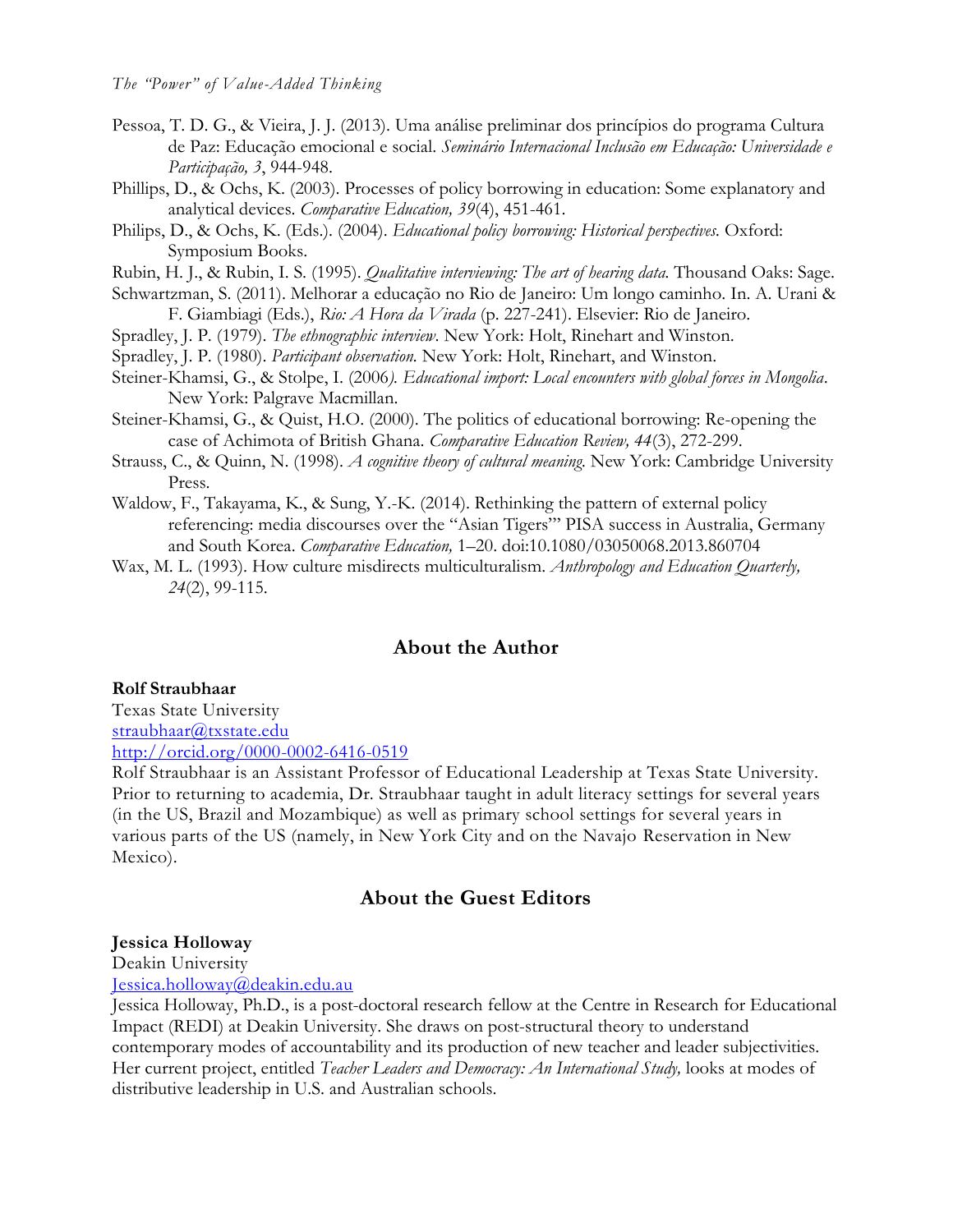#### **Tore Bernt Sørensen**

University of Bristol

[t.b.sorensen@bristol.ac.uk](mailto:t.b.sorensen@bristol.ac.uk)

Tore Bernt Sørensen completed his doctorate at the Graduate School of Education, University of Bristol, UK, in 2017 with the dissertation "*Work In Progress: The Political Construction Of The OECD Programme Teaching And Learning International Survey"*. Tore's research centres on comparative studies of education governance in a global context. Tore has a background as teacher and teacher trainer in Denmark. Before starting his doctorate, he worked in the Analysis and Studies Unit of the European Commission's Directorate-General for Education and Culture.

#### **Antoni Verger**

Universitat Autònoma de Barcelona

[Antoni.verger@uab.cat](mailto:Antoni.verger@uab.cat)

Antoni Verger is associate professor at the Department of Sociology of the UAB. A former postdoctoral fellow at the University of Amsterdam, Antoni's research analyses the relationship between global governance institutions and education policy, with a focus on the study of public-private partnerships and accountability policies in education. Currently, he is coordinating the research project REFORMED - *Reforming Schools Globally: A Multiscalar Analysis of Autonomy and Accountability Policies in the Education Sector* (ERC StG, 2016–2021).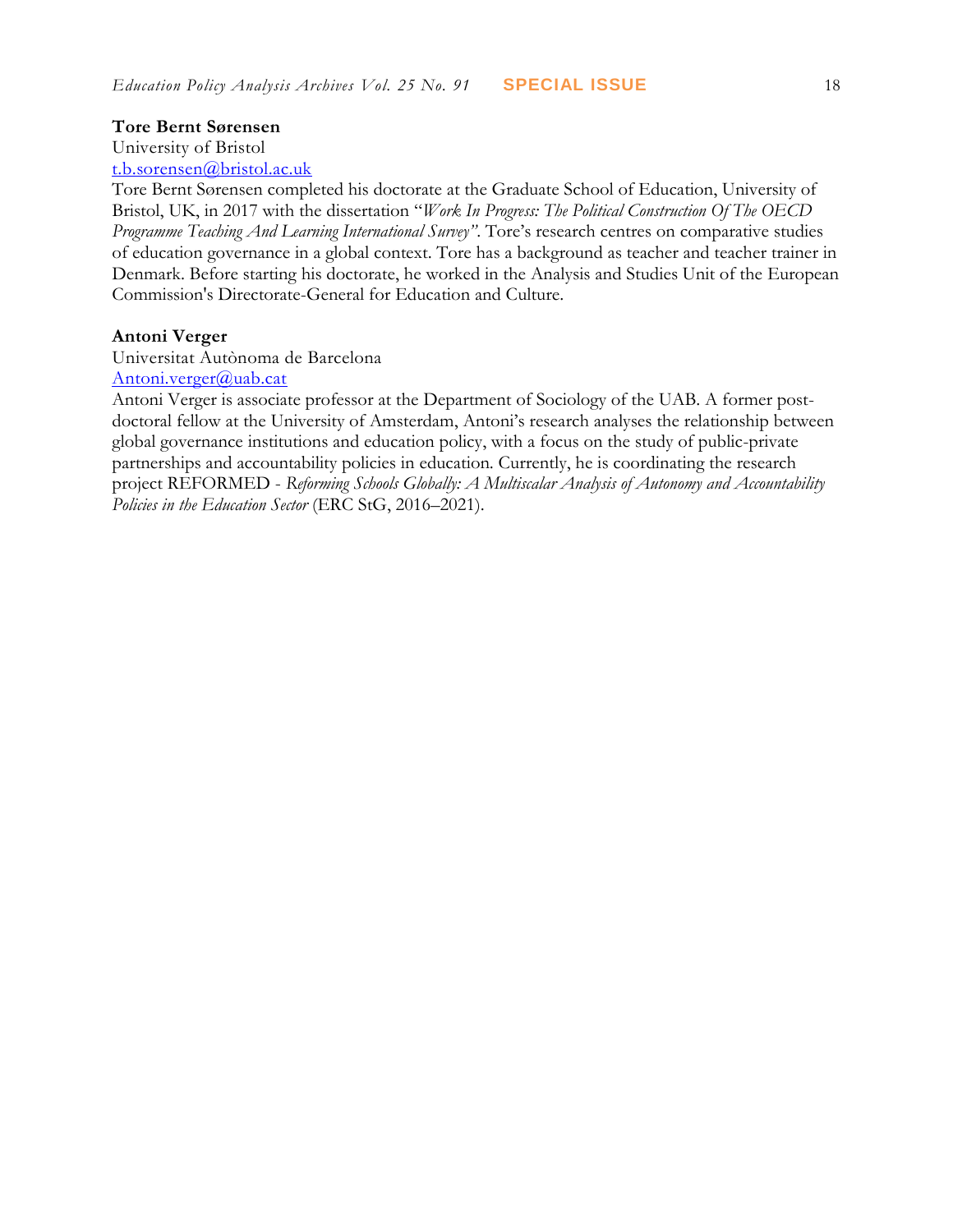## **SPECIAL ISSUE Global Perspectives on High-Stakes Teacher Accountability Policies**

# education policy analysis archives

Volume 25 Number 91 August 21, 2017 ISSN 1068-2341



SOME RIGHTS RESERVED Readers are free to copy, display, and distribute this article, as long as the work is attributed to the author(s) and **Education Policy Analysis Archives,** it is distributed for noncommercial purposes only, and no alteration or transformation is made in the work. More details of this Creative Commons license are available at

http://creativecommons.org/licenses/by-nc-sa/3.0/. All other uses must be approved by the author(s) or **EPAA**. **EPAA** is published by the Mary Lou Fulton Institute and Graduate School of Education at Arizona State University Articles are indexed in CIRC (Clasificación Integrada de Revistas Científicas, Spain), DIALNET (Spain), [Directory of Open Access Journals,](http://www.doaj.org/) EBSCO Education Research Complete, ERIC, Education Full Text (H.W. Wilson), QUALIS A1 (Brazil), SCImago Journal Rank; SCOPUS, SOCOLAR (China).

Please send errata notes to Audrey Amrein-Beardsley at [Audrey.beardsley@asu.edu](mailto:Audrey.beardsley@asu.edu)

**Join EPAA's Facebook community** at<https://www.facebook.com/EPAAAAPE> and **Twitter feed** @epaa\_aape.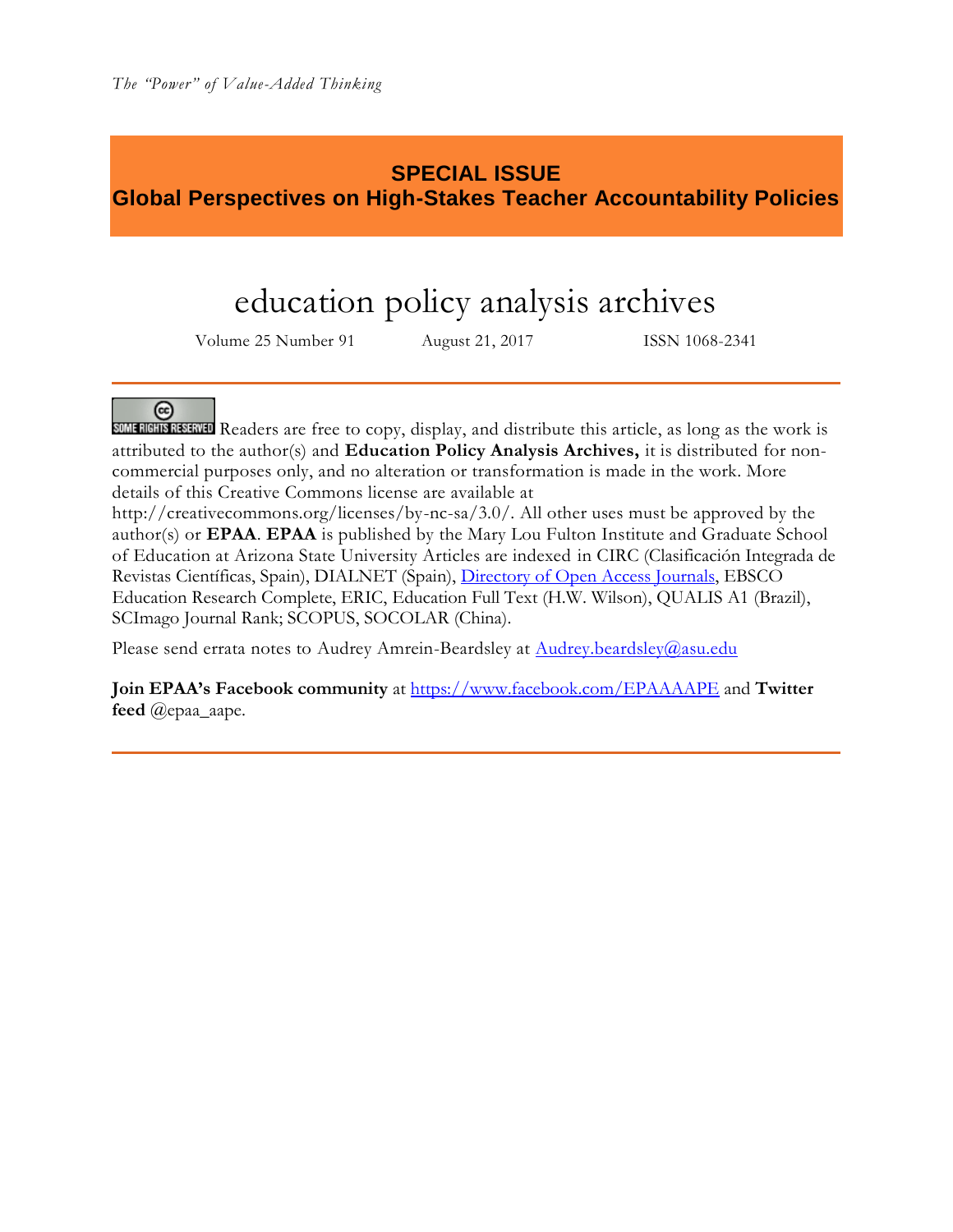## education policy analysis archives editorial board

Lead Editor: **Audrey Amrein-Beardsley** (Arizona State University) Editor Consultor: **Gustavo E. Fischman** (Arizona State University) Associate Editors: **David Carlson, Lauren Harris, Margarita Jimenez-Silva**, **Eugene Judson, Mirka Koro-Ljungberg, Scott Marley, Jeanne M. Powers, Iveta Silova, Maria Teresa Tatto** (Arizona State University)

**Cristina Alfaro** San Diego State University

**Gary Anderson** New York University

**Michael W. Apple** University of Wisconsin, Madison **Jeff Bale** OISE, University of Toronto, Canada **Aaron Bevanot** SUNY Albany **Julian Vasquez Heilig** California

**David C. Berliner** Arizona State University

**Casey Cobb** University of Connecticut

**Arnold Danzig** San Jose State University

**Linda Darling-Hammond**  Stanford University

**Elizabeth H. DeBray** University of Georgia

**Chad d'Entremont** Rennie Center for Education Research & Policy

**John Diamond** University of Wisconsin, Madison

**Matthew Di Carlo** Albert Shanker Institute

**Sherman Dorn** Arizona State University

**Michael J. Dumas** University of California, Berkeley

**Kathy Escamilla** University of Colorado, Boulder

**Melissa Lynn Freeman** Adams State College

**Rachael Gabriel** University of Connecticut

**Amy Garrett Dikkers** University of North Carolina, Wilmington

**Gene V Glass** Arizona State University

**Ronald Glass** University of California, Santa Cruz

**Jacob P. K. Gross** University of Louisville

State University, Sacramento

**Kimberly Kappler Hewitt** University of North Carolina Greensboro **Henry Braun** Boston College **Aimee Howley** Ohio University **Noah Sobe** Loyola University

**Steve Klees** University of Maryland **Nelly P. Stromquist** University of

**Jaekyung Lee S**UNY Buffalo

**Jessica Nina Lester** Indiana University

**Amanda E. Lewis** University of Illinois, Chicago

**Chad R. Lochmiller** Indiana University

**Christopher Lubienski** University of Illinois, Urbana-Champaign

**Sarah Lubienski** University of Illinois, Urbana-Champaign

**William J. Mathis** University of Colorado, Boulder

**Michele S. Moses** University of Colorado, Boulder

**Julianne Moss** Deakin University, Australia

**Sharon Nichols** University of Texas, San Antonio

**Eric Parsons** University of Missouri-Columbia

**Susan L. Robertson** Bristol University, UK

**Gloria M. Rodriguez** University of California, Davis **R. Anthony Rolle** University of

Houston

**A. G. Rud** Washington State University **Eric M. Haas** WestEd **Patricia Sánchez** University of University of Texas, San Antonio **Janelle Scott** University of California, Berkeley

> **Jack Schneider** College of the Holy Cross

Maryland

**Benjamin Superfine** University of Illinois, Chicago

**Adai Tefera** Virginia Commonwealth University

**Tina Trujillo** University of California, Berkeley

**Federico R. Waitoller** University of Illinois, Chicago

**Larisa Warhol** University of Connecticut

**John Weathers** University of Colorado, Colorado Springs

**Kevin Welner** University of Colorado, Boulder

**Terrence G. Wiley** Center for Applied Linguistics

**John Willinsky**  Stanford University

**Jennifer R. Wolgemuth** University of South Florida

**Kyo Yamashiro** Claremont Graduate University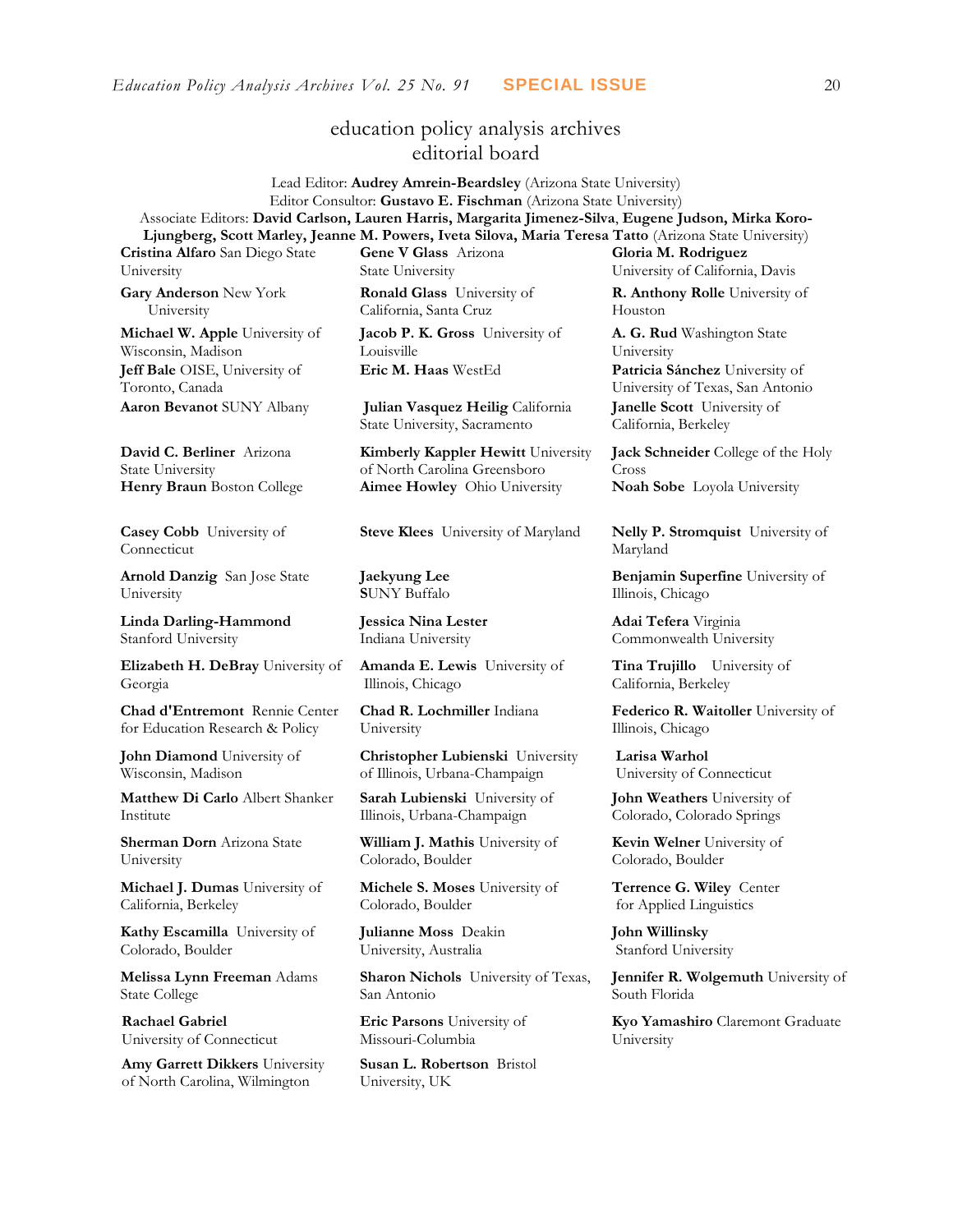## archivos analíticos de políticas educativas consejo editorial

Editor Consultor: **Gustavo E. Fischman** (Arizona State University) Editores Asociados: **Armando Alcántara Santuario** (Universidad Nacional Autónoma de México), **Jason Beech** (Universidad de San Andrés), **Ezequiel Gomez Caride** (Pontificia Universidad Católica Argentina), **Antonio Luzon** (Universidad de Granada), **Angelica Buendia** (Metropolitan Autonomous University), **José Luis Ramírez** (Universidad de Sonora)

**Claudio Almonacid** Universidad Metropolitana de Ciencias de la Educación, Chile **Miguel Ángel Arias Ortega**  Universidad Autónoma de la Ciudad de México **Xavier Besalú Costa**  Universitat de Girona, España

**[Xavier Bonal](javascript:openRTWindow() Sarro** Universidad Autónoma de Barcelona, España

**[Antonio Bolívar](javascript:openRTWindow() Boitia** Universidad de Granada, España

**[José Joaquín Brunner](javascript:openRTWindow()** Universidad Diego Portales, Chile **[Damián Canales Sánchez](javascript:openRTWindow()** Instituto Nacional para la Evaluación de la Educación, México

**Gabriela de la Cruz Flores** Universidad Nacional Autónoma de México

**[Marco Antonio Delgado Fuentes](javascript:openRTWindow()** Universidad Iberoamericana, México

**[Inés Dussel](javascript:openRTWindow()**, DIE-CINVESTAV, México

**Juan Carlos González Faraco**  Universidad de Huelva, España

**María Clemente Linuesa**  Universidad de Salamanca, España

**Jaume Martínez Bonafé** Universitat de València, España

**Alejandro Márquez Jiménez**  Instituto de Investigaciones sobre la Universidad y la Educación, UNAM, México

**María Guadalupe Olivier Tellez**, Universidad Pedagógica Nacional, México

**[Miguel Pereyra](javascript:openRTWindow()** Universidad de Granada, España **[Mónica Pini](javascript:openRTWindow()** Universidad Nacional de San Martín, Argentina

**Omar Orlando Pulido Chaves** Instituto para la Investigación Educativa y el Desarrollo Pedagógico (IDEP)

**[Paula Razquin](javascript:openRTWindow()** Universidad de San Andrés, Argentina

**[Miriam Rodríguez Vargas](javascript:openRTWindow()** Universidad Autónoma de Tamaulipas, México **José Gregorio Rodríguez**  Universidad Nacional de Colombia, Colombia **[Mario Rueda Beltrán](javascript:openRTWindow()** Instituto de

Investigaciones sobre la Universidad y la Educación, UNAM, México **José Luis San Fabián Maroto**  Universidad de Oviedo,

España **[Jurjo Torres Santomé](javascript:openRTWindow()**, Universidad de la Coruña, España **[Yengny Marisol Silva Laya](javascript:openRTWindow()** Universidad Iberoamericana, México

**Ernesto Treviño Ronzón** Universidad Veracruzana, México

**[Ernesto Treviño](javascript:openRTWindow() Villarreal** Universidad Diego Portales Santiago, Chile **[Antoni Verger Planells](javascript:openRTWindow()** Universidad Autónoma de Barcelona, España